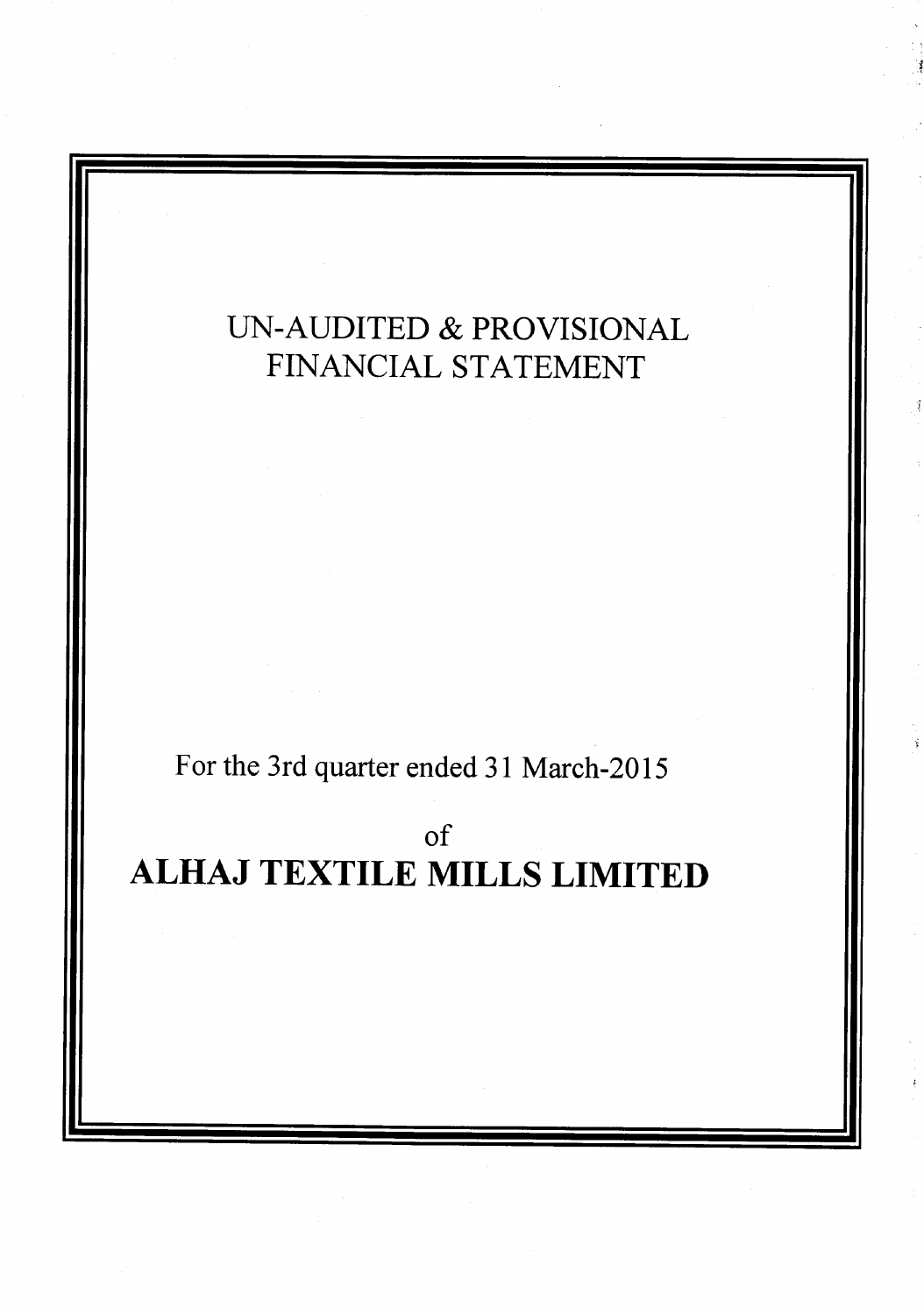## ALHAJ TEXTILE MILLS LIMITED

#### Statement of financial position (Un-Audited) For the 3"d Ouarter ended 3l March 2015

| <b>PARTICULARS</b>                                            | <b>Notes</b> | <b>31 March 2015</b>  | <b>30 June 2014</b>   |
|---------------------------------------------------------------|--------------|-----------------------|-----------------------|
|                                                               |              | <b>Amount in Taka</b> | <b>Amount in Taka</b> |
| <b>Assets &amp; properties:</b><br><b>Non-current</b> assets: |              |                       |                       |
|                                                               |              |                       |                       |
| Net tangible fixed assets                                     |              |                       |                       |
| (at cost less accumulated depreciation)                       | $Sch-A/1$    | 124, 128, 516         | 135,253,548           |
| Investment (at cost)                                          | 25           | 5,000,841             | 5,000,841             |
| Deferred expenses                                             |              | 2,646,833             |                       |
| Total non current assets (A)                                  |              | 131,776,190           | 140,254,389           |
| <b>Current assets:</b>                                        |              |                       |                       |
| Inventories                                                   | 26           | 154,505,883           | 104,829,428           |
| Debtors                                                       | 27           | 1,888,493             | 1,888,493             |
| Advance, deposit and prepayments                              | 28           | 63,119,557            | 60,894,994            |
| <b>Investment</b> in FDR                                      | 29           | 142,539,581           | 171,916,290           |
| Cash and cash equivalents                                     | 30           | 8,338,901             | 6,428,401             |
| Total current assets $(B)$ =                                  |              | 370,392,415           | 345,957,606           |
| Total assets $\&$ properties $C = (A+B)$                      |              | 502,168,605           | 486,211,995           |
| <b>Equity &amp; liabilities</b>                               |              |                       |                       |
| Shareholders' equity:                                         |              |                       |                       |
| Share capital                                                 |              | 152,302,100           | 126,918,420           |
| Reserve and surplus                                           |              | 19,489,721            | 20,931,161            |
| Tax holiday reserve                                           |              | 10,747,334            | 10,747,334            |
| Retained earnings/(loss)-as per profit & loss A/C             |              | 18,495,684            | 30,233,454            |
| Total shareholders' equity $= (D)$                            |              | 201,034,839           | 188,830,369           |
|                                                               |              |                       |                       |
| <b>Non-current liabilities:</b>                               |              |                       |                       |
| Long term loan                                                | 31           | 139, 123, 633         | 139, 123, 633         |
| Deferred tax (liabilities)                                    |              | 14,849,910            | 14,849,910            |
| Total non current liabilities $=(E)$                          |              | 153,973,543           | 153,973,543           |
| <b>Current liabilities and provisions:</b>                    |              |                       |                       |
| Advance against sales                                         |              | 348,575               | 348,433               |
| Security and other deposits                                   | 32           | 2,519,822             | 2,519,822             |
| Other current liabilities                                     | 33           | 100,729,173           | 102,520,390           |
| Current tax liability                                         |              | 1,683,911             | 1,683,911             |
| Provision for other liabilities and charges                   | 34           | 4,658,721             | 4,578,018             |
| Provision for taxes                                           | 35           | 14,324,429            | 9,703,202             |
| Bank overdraft                                                | 36           | 18,772,080            | 18,772,080            |
| Workers' profit participation fund                            |              | 4,123,512             | 3,282,227             |
| Total current liabilities $(F)$ =                             |              | 147,160,223           | 143,408,083           |
| Total liabilities $G=(E+F)$                                   |              | 301,133,766           | 297,381,626           |
| Total capital & liabilites $H=(D+G)$                          |              | 502,168,605           | 486,211,995           |
|                                                               |              |                       |                       |
| Net assets value per share (NAVPS)                            |              | 13.20                 | 14.88                 |
| Number of shares used                                         |              | 15,230,210            | 12,691,842            |

**Chief Financial Officer** 

 $\mu$ undo **Chairman**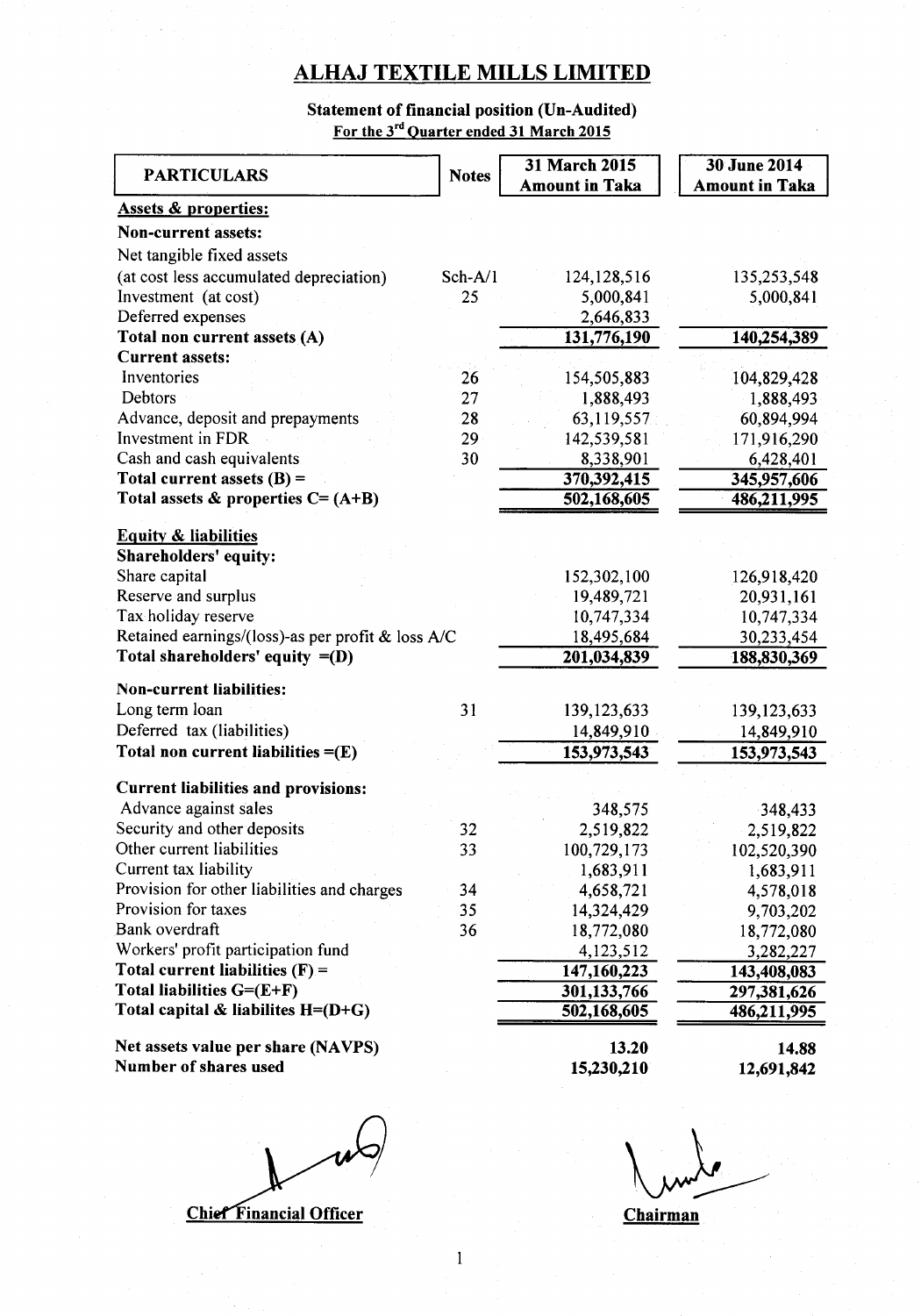## ALHAJ TEXTILE MILLS LIMITED

# Comprehensive Income Statement (Un-Audited)

For the  $3^{rd}$  Quarter ended 31 March 2015

|                                              | <b>Note</b> | 9 months              | 9 months              | 3rd quarter           | $3rd$ quarter         |
|----------------------------------------------|-------------|-----------------------|-----------------------|-----------------------|-----------------------|
| <b>PARTICULARS</b>                           |             | July, 14-March, 15    | July, 13-March, 14    | January, 15-March, 15 | January, 14-March, 14 |
|                                              |             | <b>Amount in Taka</b> | <b>Amount in Taka</b> | <b>Amount in Taka</b> | <b>Amount in Taka</b> |
| Revenue (Turnover)                           |             | 152,952,235           | 222,080,079           | 65,703,351            | 91,218,911            |
| Cost of Sales                                | 37          | (132, 366, 548)       | (191, 731, 530)       | (58, 123, 782)        | (80, 346, 099)        |
| <b>Gross Profit</b>                          |             | 20,585,687            | 30,348,549            | 7,579,569             | 10,872,812            |
| <b>Operating Expenses:</b>                   |             |                       |                       |                       |                       |
| Administrative Expenses                      | 38          | (12,514,158)          | (13, 438, 884)        | (3,850,320)           | (4,522,165)           |
| Selling & Distribution Expense:              | 39          | (698, 423)            | (579, 440)            | (332, 800)            | (211, 497)            |
| <b>Total Operating Expenses</b>              |             | (13, 212, 581)        | (14, 018, 324)        | (4, 183, 120)         | (4,733,662)           |
|                                              |             |                       |                       |                       |                       |
| <b>Operating Profit</b>                      |             | 7,373,106             | 16,330,225            | 3,396,449             | 6,139,150             |
| <b>Financial Expenses:</b>                   | 16          |                       |                       |                       |                       |
| Interest on C.C loan                         |             |                       |                       |                       |                       |
| Interest on long term loan                   |             |                       |                       |                       |                       |
|                                              |             |                       |                       |                       |                       |
| <b>Net Operating Profit</b>                  |             | 7,373,106             | 16,330,225            | 3,396,449             | 6,139,150             |
| Bank Interest Received on STD A/C            |             | 45,167                | 240,208               |                       |                       |
| Interest received on investment in FDR       |             | 8,882,309             | 4,174,774             | 2,834,738             | 1,222,950             |
| Other Income                                 |             | 116,400               | 1,000                 | 115,000               |                       |
| Dividend Received from CDBL                  |             | 1,250,000             | 1,250,000             |                       |                       |
|                                              |             | 10,293,876            | 5,665,982             | 2,949,738             | 1,222,950             |
| Net profit before Tax & WPPF                 |             | 17,666,982            | 21,996,207            | 6,346,187             | 7,362,100             |
| Less: Workers Profit Participation Fund @ 5% |             | (841, 285)            | (1,047,439)           | (302, 200)            | (350, 576)            |
| Net profit before Tax                        |             | 16,825,697            | 20,948,768            | 6,043,987             | 7,011,524             |
| Provision for Income Tax                     |             | (4,621,227)           | (3, 142, 315)         | (1, 351, 539)         | (1,051,728)           |
| Add. Deferred tax                            |             |                       | 1,203,333             |                       |                       |
| Net Profit After Tax                         |             | 12,204,470            | 19,009,786            | 4,692,448             | 5,959,796             |
| Earning per Share(Per value Taka 10)(EPS)    |             | 0.80                  | 1.25                  | 0.31                  | 0.39                  |
| <b>Number of Shares used</b>                 |             | 15,230,210            | 15,230,210            | 15,230,210            | 15,230,210            |

Chief Financial Officer

a) b) c)

**Chairman**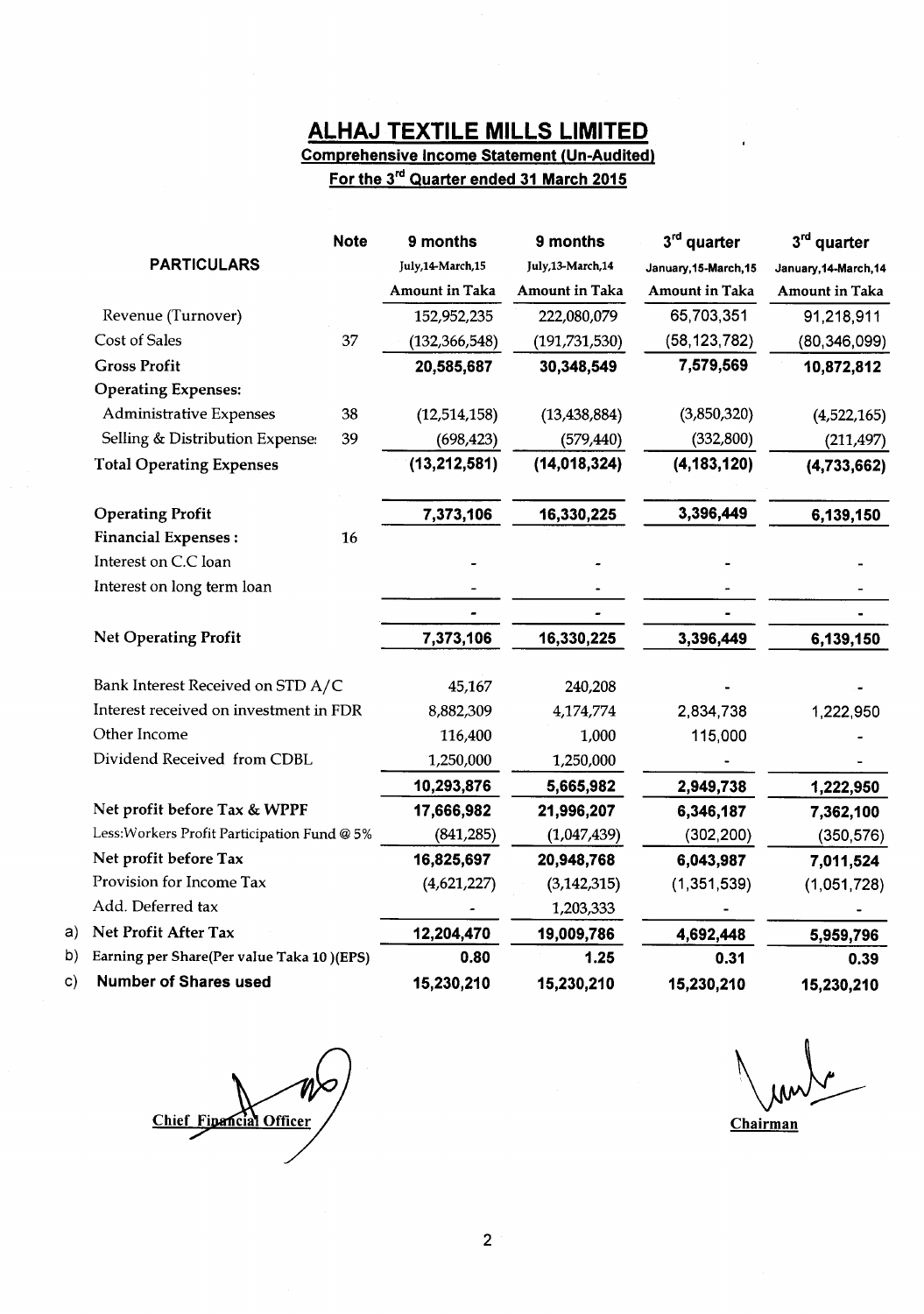# ALHAJ TEXTILE MILLS LIMITED Statement of Changes in Equity (Un-Audited)

|                                    | <b>Share</b> | <b>Tax Holiday</b> | Reserves &     | <b>Retained</b> |              |
|------------------------------------|--------------|--------------------|----------------|-----------------|--------------|
| <b>Particulars</b>                 | Capital      | Reserve            | <b>Surplus</b> | <b>Earnings</b> | <b>Total</b> |
|                                    | Amount [Tk.] | Amount [Tk.]       | Amount [Tk.]   | Amount [Tk.]    | Amount [Tk.] |
|                                    |              |                    |                |                 |              |
| 30 June 2014                       | 126,918,420  | 10,747,334         | 20,931,161     | 30,233,454      | 188,830,369  |
| Net Profit after Tax of 31-03-2015 |              |                    |                | 12,204,470      | 12,204,470   |
| Dep.on Revaluation of fixed asset  |              |                    | (1,441,440)    | 1,441,440       |              |
| Bonus share 20% of share capital   | 25,383,680   |                    |                | (25,383,680)    |              |
| 31 March 2015                      | 152,302,100  | 10,747,334         | 19,489,721     | 18,495,684      | 201,034,839  |

# For the 3'd Ouarter ended 31 March 2015

### Statement of Changes in Equity (Un-Audited) For the 3<sup>rd</sup> Quarter ended 31 March 2014

|                                                  | <b>Share</b>        | <b>Tax Holiday</b> | Reserves &     | <b>Retained</b> |               |
|--------------------------------------------------|---------------------|--------------------|----------------|-----------------|---------------|
| <b>Particulars</b>                               | Capital             | <b>Reserve</b>     | <b>Surplus</b> | <b>Earnings</b> | <b>Total</b>  |
|                                                  | <b>Amount [Tk.]</b> | Amount [Tk.]       | Amount [Tk.]   | Amount [Tk.]    | Amount [Tk.]  |
|                                                  |                     |                    |                |                 |               |
| 30 June 2013                                     | 101,534,740         | 10,747,334         | 25,583,890     | 30,007,953      | 167,873,917   |
| Net Profit after Tax of 31-03-2014               |                     |                    |                | 19,009,786      | 19,009,786    |
| Previous year's adjustment for:                  |                     |                    |                |                 |               |
| Mill telephone bill                              |                     |                    |                | 604             | 604           |
| Foreign currency exchange against<br>export sale |                     |                    |                | 312,836         | 312,836       |
| Dep. On Revaluation of fixed asset               |                     |                    | (1,634,246)    | 1,634,246       |               |
| Bonus share 25% of share capital                 | 25,383,680          |                    |                | (25, 383, 680)  |               |
| 31 March 2014                                    | 126,918,420         | 10,747,334         | 23,949,644     | 25,581,745      | 187, 197, 143 |

Chief Einanclal Officer

**Chairman**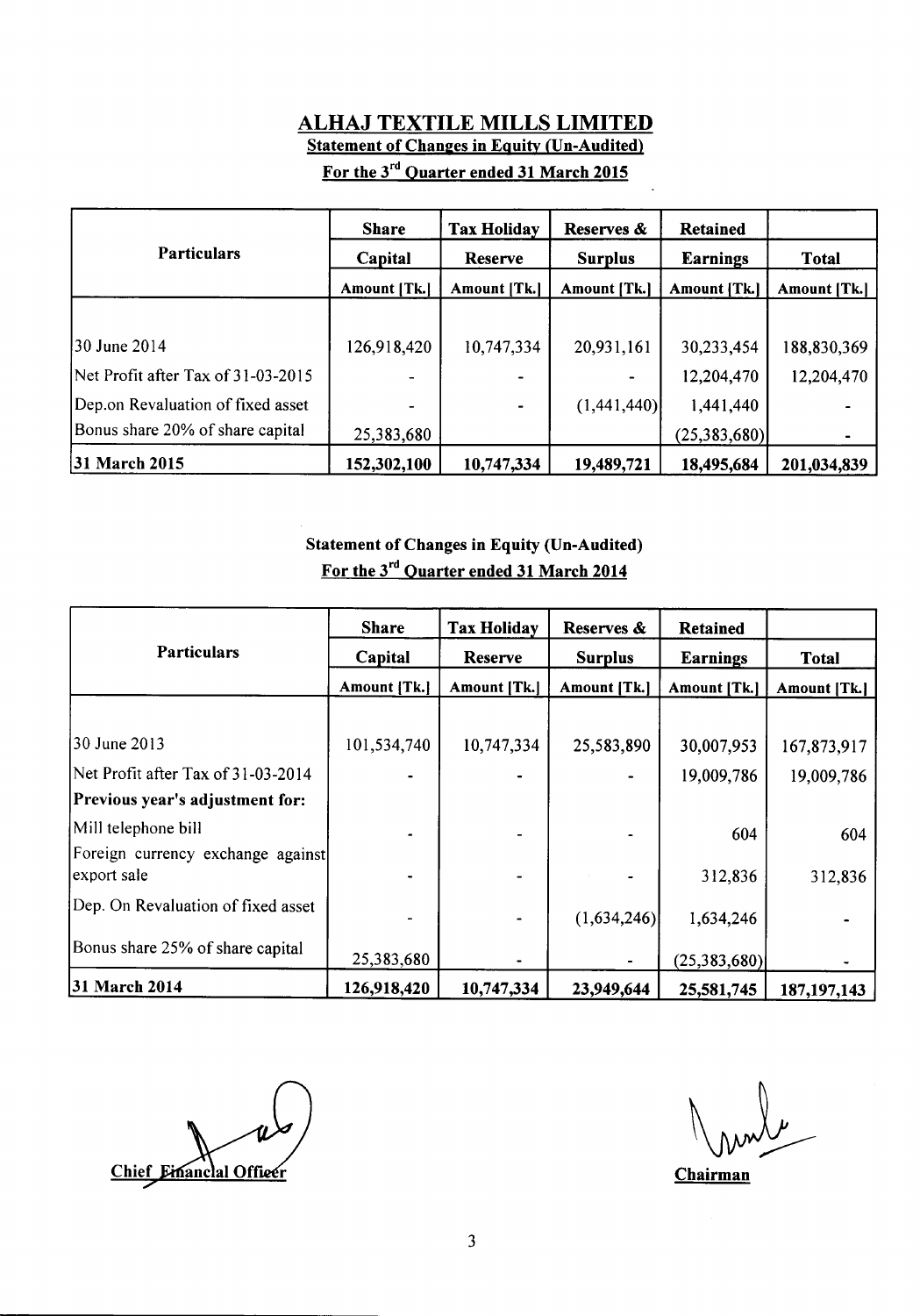#### ALHAJ TEXTILE MILLS LIMITED **Cash flow statement (Un-Audited)**

For the 3'd Ouarter ended 3l March 2015

| <b>PARTICULARS</b>                                  | 31 March 2015         | 31 March 2014         |
|-----------------------------------------------------|-----------------------|-----------------------|
|                                                     | <b>Amount in Taka</b> | <b>Amount in Taka</b> |
| CASH FLOW FROM OPERATING ACTIVITIES:                |                       |                       |
| Collections from turnover & others                  | 153,905,036           | 223,951,771           |
| Payment for cost and expenses                       | (196, 593, 596)       | (175, 536, 731)       |
| Advance income tax                                  | (1,304,106)           | (748, 794)            |
| Total cashflow from operating activities A          | (43,992,666)          | 47,666,246            |
| CASH FLOW FROM INVESTING ACTIVITIES:                |                       |                       |
| Interest received                                   | 8,927,476             | 4,414,981             |
| Acquisition of fixed assets                         | (1,248,259)           | (455, 810)            |
| Investment in non-current assets (FDRs)             | (31, 747, 000)        | (69, 105, 961)        |
| Encashment of non-current assets (FDRs)             | 68,720,949            | 20,283,562            |
| Dividend received from CDBL                         | 1,250,000             | 1,250,000             |
| Total cash flow from investing activities B         | 45,903,166            | (43, 613, 228)        |
| CASH FLOW FROM FINANCING ACTIVITIES:                |                       |                       |
| Long term loan (repaid) / increase                  |                       |                       |
| Bank overdraft (repaid)/increase                    |                       |                       |
| Cash loan                                           |                       |                       |
| Total cash flow from financing activities C         |                       |                       |
| Net cash inflow/(outflow) for the period: $(A+B+C)$ | 1,910,500             | 4,053,018             |
| Opening cash and cash equivalents                   | 6,428,401             | 9,021,591             |
| Closing cash and cash equivalents                   | 8,338,901             | 13,074,609            |
| Net operating cash flow per share                   | (2.89)                | 3.76                  |
| Number of shares used                               | 15,230,210            | 12,691,842            |
|                                                     |                       |                       |

Chief Financial Officer

t\[ l\\^/L

Chairman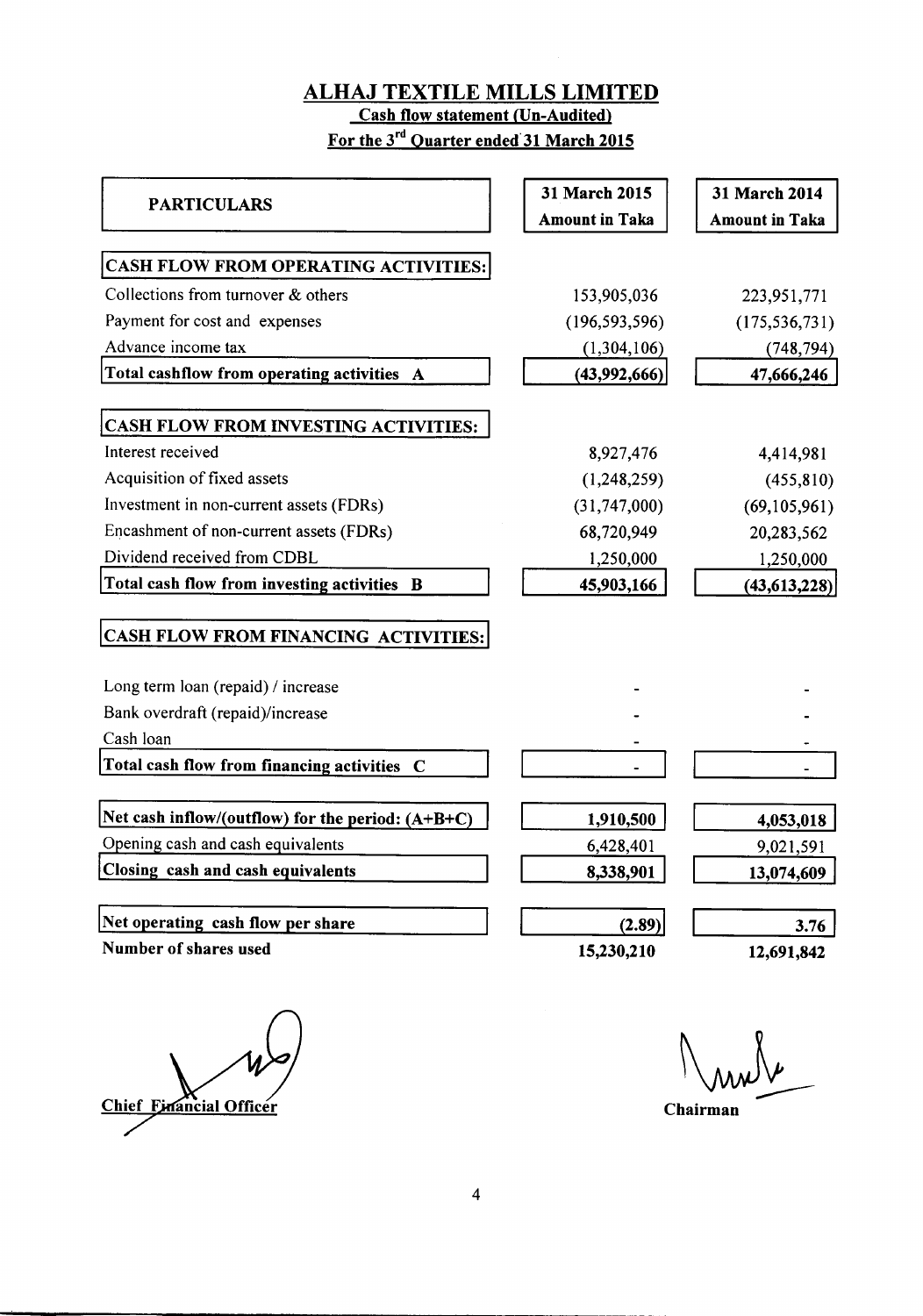#### **Explanatory Notes:**

- I These financial statements have been prepared under the historical cost convention and going concern basis.<br>2 No interim dividend paid during the interim period ended on 31 March 2015.
- 2 No interim dividend paid during the interim period ended on 3l March 2015.
- $3$  Last years  $3<sup>rd</sup>$  quarterly's figures were rearranged where considered necessary to conform to current  $3<sup>rd</sup>$  quarterly's presentation.
- 4 Figures appearing in the financial statements have been rounded offto the nearest Taka.

Note: The details with selected notes of the published 3rd quarterly's financial statements can be available in the website of the Company www.alhajtextilemills.com

#### SELECTIVE NOTES TO THE FINANCIAL STATEMENTS FOR THE 3RD QUARTER ENDED ON 31.03.15

#### Note

| No.                  |                                                                                                                                                                                                                                                                                                                                                                             |
|----------------------|-----------------------------------------------------------------------------------------------------------------------------------------------------------------------------------------------------------------------------------------------------------------------------------------------------------------------------------------------------------------------------|
| 1                    | <b>General information</b>                                                                                                                                                                                                                                                                                                                                                  |
|                      | Alhaj Textile Mills Ltd. owns and operates a cotton yarn manufacturing plant and manufacture, distribute and sale its<br>product (yarn), in local and foreign markets.                                                                                                                                                                                                      |
|                      | It is a 'company' incorporated on March $3^{rd}$ . 1961 under the Companies Act, 1913 (subsequently amended in 1994)<br>as a private limited company and subsequently it was converted as a public limited company by share on October 7 <sup>th</sup><br>1967. Its shares are listed in the Dhaka Stock Exchange Limited.                                                  |
|                      | Its registered office and principal place of business is situated at 66, Dilkusha Commercial Area, Dhaka-1000. The<br>factory is located at Ishurdi, Pabna, Bangladesh.                                                                                                                                                                                                     |
|                      | <b>Going Concern:</b>                                                                                                                                                                                                                                                                                                                                                       |
|                      | The Financial Statements of the Company have been prepared on the basis of a going concern concept.                                                                                                                                                                                                                                                                         |
|                      | These Interim Financial Statements were approved for issue on April 29, 2015.                                                                                                                                                                                                                                                                                               |
| $\mathbf{2}$         | <b>Basis of preparation</b>                                                                                                                                                                                                                                                                                                                                                 |
|                      | These condensed Interim Financial Statements for the 3rd quarter ended 31 March 2015 have been prepared in<br>accordance with BAS 34, 'Interim Financial Reporting'. The condensed interim financial statements should be read in<br>conjunction with the annual financial statements for the year ended 30 June 2014, which have been prepared in<br>accordance with BFRS. |
| 3 <sup>7</sup>       | <b>Accounting policies</b>                                                                                                                                                                                                                                                                                                                                                  |
|                      | The accounting policies adopted are consistent with those of the previous financial year except as described below.<br>Taxes on income in the interim periods are accrued using the tax rate that would be applicable to expected total<br>annual earnings.                                                                                                                 |
| $\blacktriangleleft$ | <b>Measurement basis used in preparing the Financial Statements:</b>                                                                                                                                                                                                                                                                                                        |
|                      | Amounts in Financial Statements (except Fixed Assets) have been measured on "Historical Cost" basis, which are the<br>most commonly adopted basis as provided in " The Framework for the preparation and presentation of financial<br>statements" issued by the International Accounting Standards Committee (IASC-1)                                                       |
| 5                    | <b>Estimates</b>                                                                                                                                                                                                                                                                                                                                                            |
|                      | Risk and Uncertainties for use of Estimates in Preparation of Financial Statements:                                                                                                                                                                                                                                                                                         |
|                      | The Preparation of financial statements in conformity with the Bangladesh Accounting Standards (BAS) requires<br>managements to make estimates and assumptions for disclosure of provisions etc. at the date of the financial<br>statements and revenues and expense during the period under report. Actual results may differ from those estimates.                        |
| 6                    | <b>Materiality and Aggregation:</b>                                                                                                                                                                                                                                                                                                                                         |
|                      | Each material item has been presented separately in company's financial statements. Immaterial amounts have been<br>aggregated with the amounts of similar nature of function.                                                                                                                                                                                              |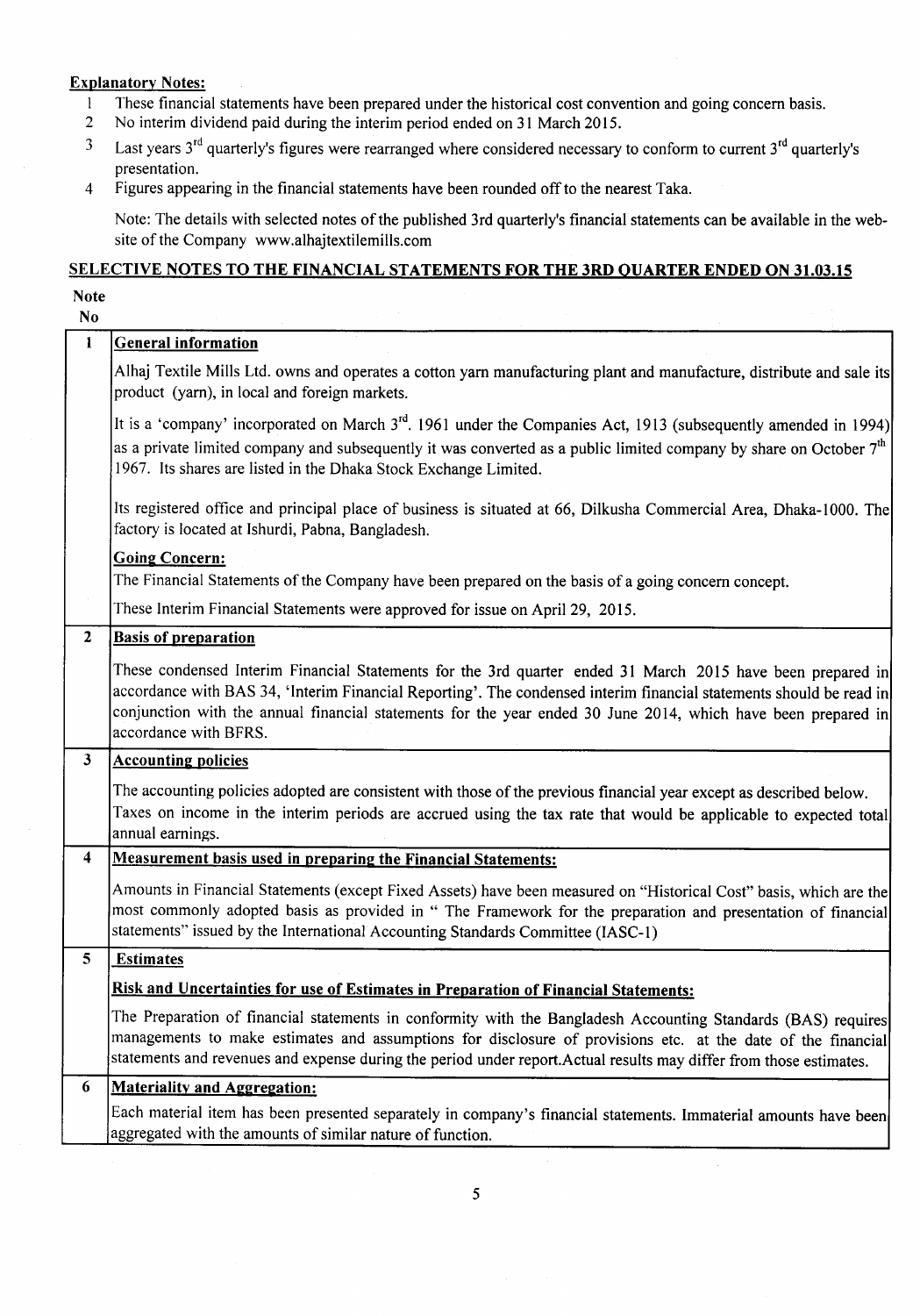|                  | <b>Particulars</b>                                                                                                                                                                                                                                                                                                                           | As on<br>31 March, 2015                                                                                               | As on<br>30 June, 2014                                                                                               |
|------------------|----------------------------------------------------------------------------------------------------------------------------------------------------------------------------------------------------------------------------------------------------------------------------------------------------------------------------------------------|-----------------------------------------------------------------------------------------------------------------------|----------------------------------------------------------------------------------------------------------------------|
| $\overline{7}$   | <b>Net Tangible Fixed Assets (at cost less accumulated depreciation)</b>                                                                                                                                                                                                                                                                     | 124,128,516                                                                                                           | 135,253,548                                                                                                          |
|                  | Fixed assets have been shown at cost including revaluation less accumulated<br>depreciation in accordance with BAS-16. Land & Land Development,<br>Building & Other Construction, Plant & Machinery of earlier Unit No. 1<br>were revalued in the year 1988.                                                                                 |                                                                                                                       |                                                                                                                      |
|                  | Total land owned by Company is 57.42 acres. Title deed of land for 50.41<br>acres has been lying with the Agrani Bank Ltd., Ishurdi Br., and Title deed<br>for 7.01 acres purchased at Valuka under Jamirdia Mauja of Mymensingh<br>District are with the company.                                                                           |                                                                                                                       |                                                                                                                      |
|                  | During the period, fixed assets have been increased by Tk.1,248,259.00 for<br>Purchase of Air Compressure Machine, Mobile Set Wooden chowki, Books<br>and Crockeries and cutleries etc.                                                                                                                                                      |                                                                                                                       |                                                                                                                      |
| 8                | <b>Investments in Shares (at cost):</b>                                                                                                                                                                                                                                                                                                      | 5,000,841                                                                                                             | 5,000,841                                                                                                            |
|                  | During the period, investment in shares remained same as before.                                                                                                                                                                                                                                                                             |                                                                                                                       |                                                                                                                      |
| $\boldsymbol{9}$ | <b>Deferred Expenses:-</b>                                                                                                                                                                                                                                                                                                                   | 2,646,833                                                                                                             |                                                                                                                      |
|                  | Deferred Expenses is existing in relation to major replacement of 4 Nos<br>Compressure Machine for Tk.112,530 And Top Overhaulming of Gas<br>Generator. For Tk.2,534,303 This amount has been taken into deferred for<br>three years and two and half years respectively. As per certification given by<br>the Technical expert by the Mill. |                                                                                                                       |                                                                                                                      |
| 10               | <b>Current Assets</b>                                                                                                                                                                                                                                                                                                                        |                                                                                                                       |                                                                                                                      |
|                  | Inventories [BAS-2]<br>Debtors<br>Advance, deposit and prepayments<br>Investment in FDR<br>Cash and cash equivalents (excluding bank overdrafts)                                                                                                                                                                                             | 154,505,883<br>1,888,493<br>63,119,557<br>142,539,581<br>8,338,901                                                    | 104,829,428<br>1,888,493<br>60,894,994<br>171,916,290<br>6,428,401                                                   |
|                  | The growth of current assets compared to previous year has been increased<br>by 7.06% due to mix of increase and decrease effect off.                                                                                                                                                                                                        | 370,392,415                                                                                                           | 345,957,606                                                                                                          |
|                  | <b>Increase</b><br><b>Decrease</b><br>Inventories<br>47.39%<br>Advance, deposit and prepayment<br>3.65%<br>Investment in FDR<br>17.09%<br>Cash and cash equivalent<br>29.72%                                                                                                                                                                 |                                                                                                                       |                                                                                                                      |
| 11               | <b>Current Liabilities and Provisions</b><br>Advance against sales<br>Security and other deposits<br>Other current liabilities<br>Current tax liability<br>Provisions for other liabilities and charges<br>Provision for Taxes<br>Bank overdraft<br>Worker's profit participation fund                                                       | 348,575<br>2,519,822<br>100,729,173<br>1,683,911<br>4,658,721<br>14,324,429<br>18,772,080<br>4,123,512<br>147,160,223 | 348,433<br>2,519,822<br>102,520,390<br>1,683,911<br>4,578,018<br>9,703,202<br>18,772,080<br>3,282,227<br>143,408,083 |
|                  | 6                                                                                                                                                                                                                                                                                                                                            |                                                                                                                       |                                                                                                                      |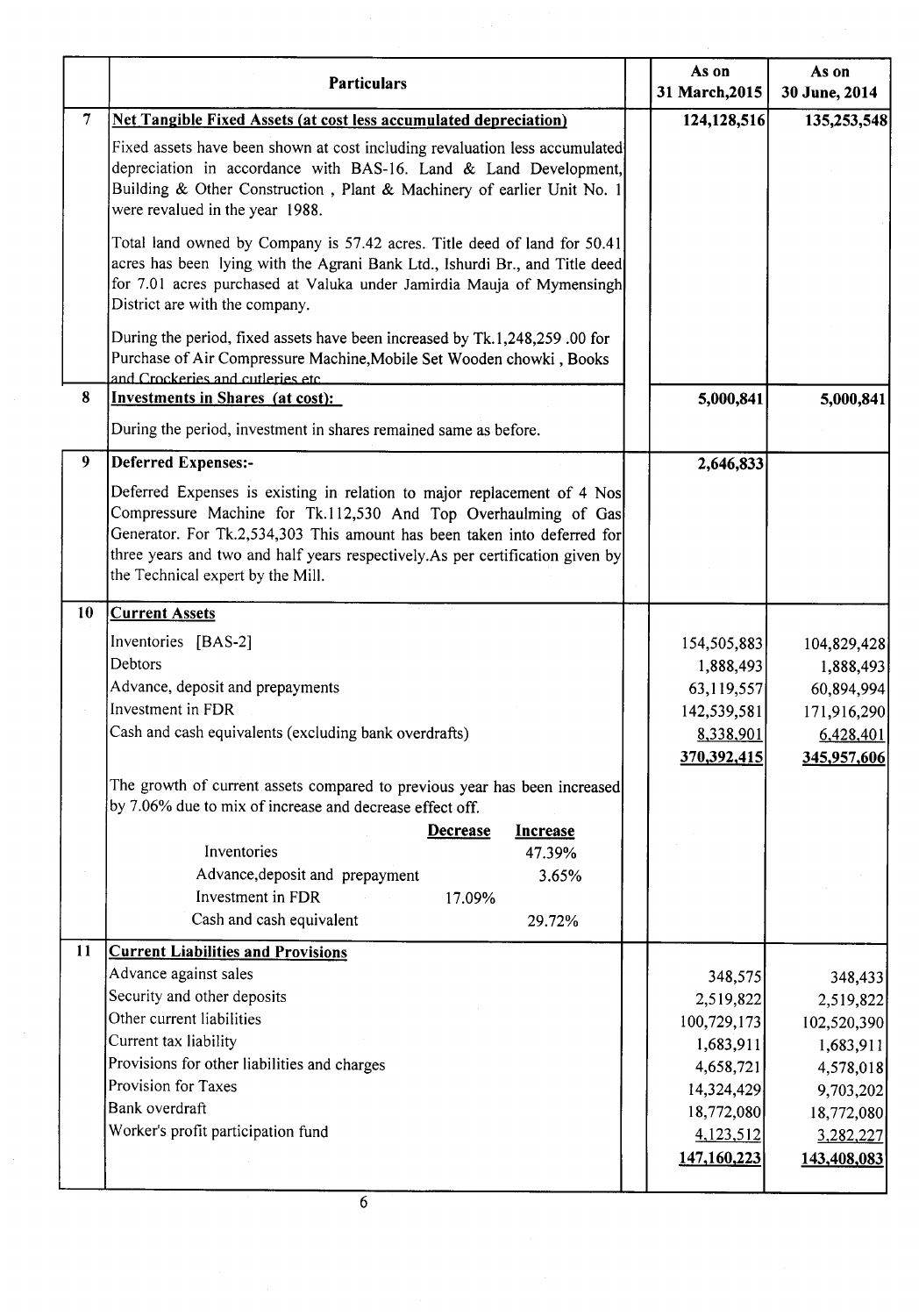| Current Liabilities and Provisions compared to previous year has been                                                                                                                    |                              |                  |    |               |                                         |
|------------------------------------------------------------------------------------------------------------------------------------------------------------------------------------------|------------------------------|------------------|----|---------------|-----------------------------------------|
| increased by 2.62%. Details of the same are as follows:-                                                                                                                                 |                              |                  |    |               |                                         |
|                                                                                                                                                                                          | <b>Decrease</b>              | <b>Increase</b>  |    |               |                                         |
| Provision for other liabilities and charges                                                                                                                                              |                              | 1.76%            |    |               |                                         |
| Other current liabilities                                                                                                                                                                | 1.75%                        |                  |    |               |                                         |
| Provision for Taxes<br>Worker's profit participation fund                                                                                                                                |                              | 47.63%<br>25.63% |    |               |                                         |
| <b>Non-current Liabilities</b>                                                                                                                                                           |                              |                  |    |               |                                         |
| Long term loan                                                                                                                                                                           |                              |                  |    | 139, 123, 633 | 139, 123, 633                           |
| Deferred Tax assets/(liabilities)                                                                                                                                                        |                              |                  |    | 14,849,910    | 14,849,910                              |
|                                                                                                                                                                                          |                              |                  |    | 153,973,543   | <u>153,973,543</u>                      |
| Long term loan has not been paid by the Company. As the company has already filed Writ Petition No.5129 of 2009,                                                                         |                              |                  |    |               |                                         |
| claiming interest on Special Fund created by the mill against the bank with Honorable High Court. The Honorable                                                                          |                              |                  |    |               |                                         |
| High Court passed judgement on 15.02.2011 directing the Agrani Bank Ltd. to pay company's deposit in Special Fund                                                                        |                              |                  |    |               |                                         |
| together with interest at prachalita hare on such deposit. In this context Agrani Bank Ltd. has filed an appeal against<br>the order to the Honorable Supreme Court, Appellate Division. |                              |                  |    |               |                                         |
| The Honorable Appellate Division Passed Judgement on 20.01.2014 that 'In the instant case the interest to be                                                                             |                              |                  |    |               |                                         |
| calculated on long term FDR. The Leave-petitioner is, therefore, directed to pay interest on the FDR as per the rate of                                                                  |                              |                  |    |               |                                         |
| interest applicable to long term FDR within 1(one) month of the availability of the certified copy of this order.                                                                        |                              |                  |    |               |                                         |
| Thereafter, passing the stipulated period, we filed an application for issuence of Supplimentary Rule. After hearing                                                                     |                              |                  |    |               |                                         |
| the same the Honorable High Court Division fixed the original application for hearing and now the matter awaiting                                                                        |                              |                  |    |               |                                         |
| for final hearing.                                                                                                                                                                       |                              |                  |    |               |                                         |
|                                                                                                                                                                                          |                              |                  |    |               |                                         |
| <b>Shareholders' Equity</b>                                                                                                                                                              |                              |                  |    |               |                                         |
|                                                                                                                                                                                          |                              |                  |    |               |                                         |
| Ordinary share capital                                                                                                                                                                   |                              |                  |    | 152,302,100   | 126,918,420                             |
| Reserve and surplus                                                                                                                                                                      |                              |                  | A) | 19,489,721    | 20,931,161                              |
| Tax holiday reserve                                                                                                                                                                      |                              |                  |    | 10,747,334    |                                         |
| Retained earnings                                                                                                                                                                        |                              |                  | B) | 18,495,684    |                                         |
|                                                                                                                                                                                          |                              |                  |    | 201,034,839   |                                         |
| The growth rate of shareholders equity considered as follows:                                                                                                                            |                              |                  |    |               |                                         |
| A) Reserve and surplus:                                                                                                                                                                  |                              |                  |    |               | 10,747,334<br>30,233,454<br>188,830,369 |
| Opening balance                                                                                                                                                                          | 20,931,161                   |                  |    |               |                                         |
| Less.Dep.during the period                                                                                                                                                               | (1, 441, 440)                |                  |    |               |                                         |
|                                                                                                                                                                                          | '19,489,721                  |                  |    |               |                                         |
| <b>B)</b> Retained earnings:                                                                                                                                                             |                              |                  |    |               |                                         |
| Opening balance                                                                                                                                                                          | 30,233,454                   |                  |    |               |                                         |
| Add.Profit (July, 14 to March, 15)                                                                                                                                                       | 12,204,470                   |                  |    |               |                                         |
| Depreciation of revaluation of fixed asset                                                                                                                                               | 1,441,440                    |                  |    |               |                                         |
| Issue of Bonus Share 20% (2013-2014)                                                                                                                                                     |                              |                  |    |               |                                         |
|                                                                                                                                                                                          | (25, 383, 680)<br>18,495,684 |                  |    |               |                                         |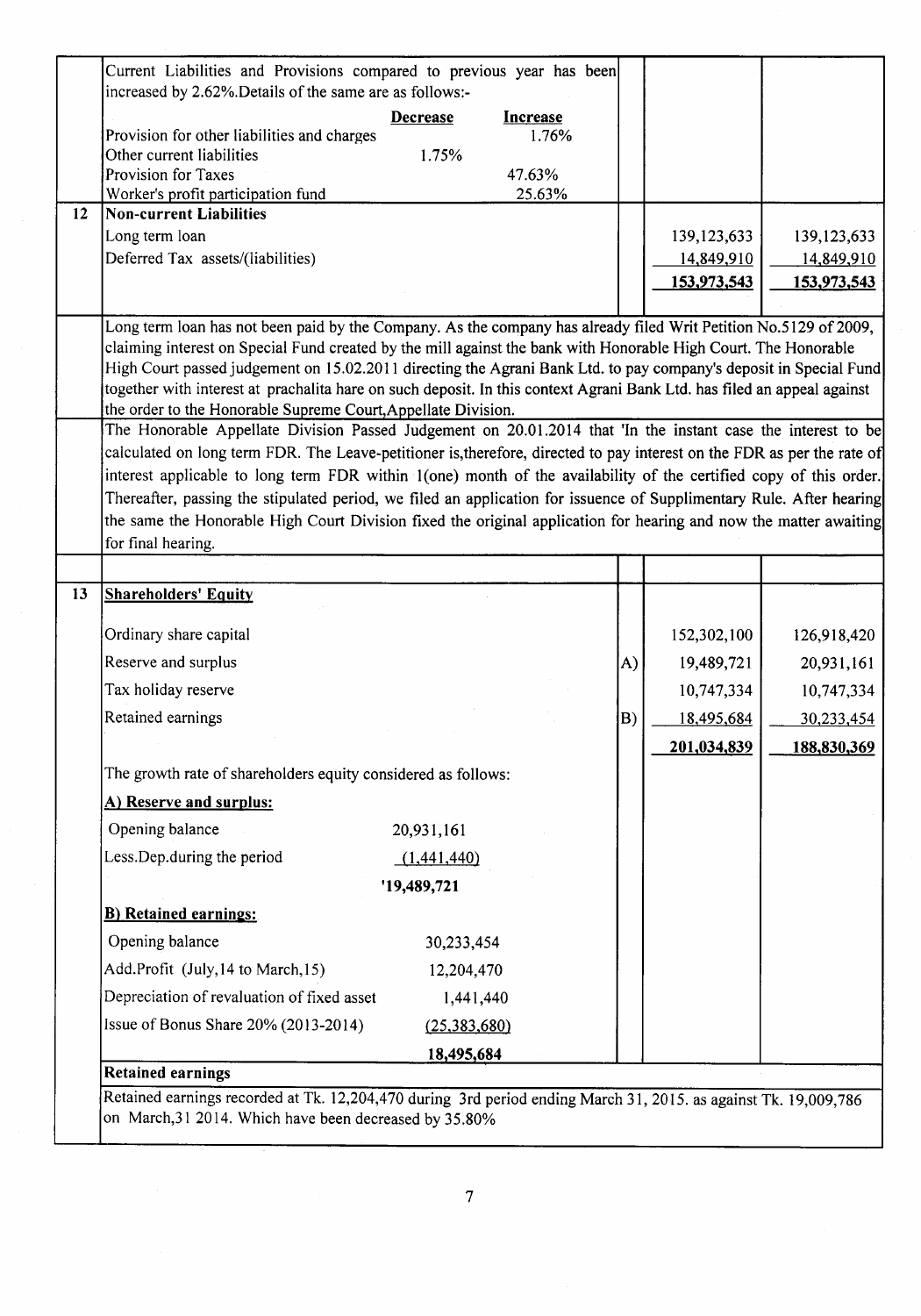|                  |                                                                                                                                                                                                                                                                                         | As on         | As on         |
|------------------|-----------------------------------------------------------------------------------------------------------------------------------------------------------------------------------------------------------------------------------------------------------------------------------------|---------------|---------------|
|                  | <b>Particulars</b>                                                                                                                                                                                                                                                                      | 31 March 2015 | 31 March 2014 |
| 14               | <b>Turnover</b><br>Compared to turnover of the same period of last year (Tk.222,080,079), year-<br>to-date 31 March 2015, turnover has decreased by 31.13%.                                                                                                                             | 152,952,235   | 222,080,079   |
| 15 <sup>15</sup> | <b>Cost of Sales</b><br>Compared to cost of Sales of the same period of last year (Tk 191,731,530),<br>year-to-date 31 March, 2015 cost of Sales has decreased by 30.96%.                                                                                                               | 132,366,548   | 191,731,530   |
| 16               | <b>Financial Expense</b>                                                                                                                                                                                                                                                                |               |               |
|                  | No financial expense is charged during 3rd quarter ended 31 March 2015<br>of current year on existing bank overdraft of Tk. 18,772,079.78. This has<br>happened due to pending legal action continuing against Agrani Bank<br>Ltd.referred under Note No 11 above.                      |               |               |
| 17 <sub>2</sub>  | <b>Non-operating Income</b>                                                                                                                                                                                                                                                             | 10,293,876    | 5,665,982     |
|                  | Compared to non-operating income of the same period of last year (Tk<br>5,665,982), year-to-date 31 March 2015 non-operating Income has increased by<br>81.68%.                                                                                                                         |               |               |
| 18               | Depreciation on revalued fixed asset.                                                                                                                                                                                                                                                   |               |               |
|                  | Depreciation on revalued fixed asset of the same period of last year<br>(Tk.1,634,246), year to date 31 March 2015, depreciation has decreased by<br>11.80%                                                                                                                             | 1,441,440     | 1,634,246     |
| 19               | <b>Provision on income Tax</b>                                                                                                                                                                                                                                                          | 4,621,227     | 3,142,315     |
|                  | Income Tax expense is recognized based upon 15% during the period on<br>operating income, 37.50% on interest of FDR and STD A/C, other income<br>and 20% on Dividend income upto 31 March 2015. This provision may be re<br>calculated latter on in the light of actual to be required. |               |               |
| 20               | Seasonal or cyclical variations in total sales                                                                                                                                                                                                                                          |               |               |
|                  | The company operates in industries where significant seasonal or cyclical<br>variations in total sales are not experienced during the reporting period.                                                                                                                                 |               |               |
| 21               | <b>Segment reporting</b>                                                                                                                                                                                                                                                                |               |               |
|                  | The company has no reportable segments as per requirement of BAS-14.                                                                                                                                                                                                                    |               |               |
| 22               | <b>Events after the Balance Sheet Date</b>                                                                                                                                                                                                                                              |               |               |
|                  | There is no significant event to the end of the interim period that has to be<br>reflected in the financial statements for the interim period.                                                                                                                                          |               |               |
| 23               | <b>Related party transaction</b>                                                                                                                                                                                                                                                        |               |               |
|                  | The company is not connected to any related party as such no related party                                                                                                                                                                                                              |               |               |
| 24               | transaction is involved.                                                                                                                                                                                                                                                                |               |               |
|                  | <b>Contingent Liabilities</b>                                                                                                                                                                                                                                                           |               |               |
| a)               | Contingent liability is existing in relation to interest on unsettled Long Term<br>Loan and Bank Overdraft under writ petition No. 5129 / 2009 as referred<br>under Note No. 11 above. The amount has not been quantified as company's<br>claim is much higher than the liabilities.    |               |               |
| $ b\rangle$      | Contingent liability for Tk 1,72,58,235.00 is existing in relation to incorrect<br>claim of VAT on purchase of Raw Cotton during November 2010 to June<br>2012 by National Board of Revenue against which a Writ Pettition No. 7764<br>of 2013 is loudged by the company.               |               |               |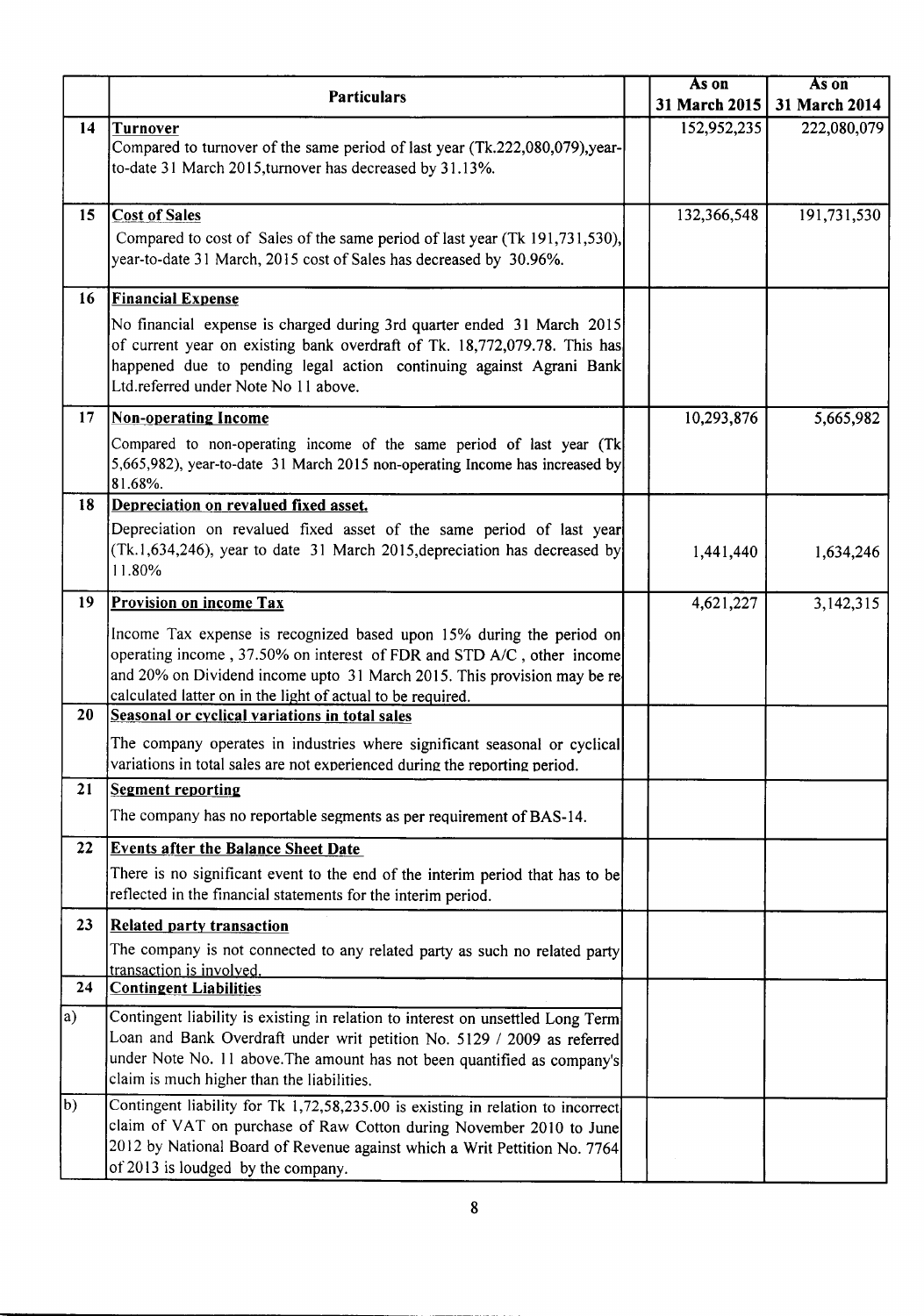| 25.00 | Investment:                                                |            |           | 31 March 2015         | 30 June 2014          |
|-------|------------------------------------------------------------|------------|-----------|-----------------------|-----------------------|
|       |                                                            |            |           | <b>Amount in Tk</b>   | <b>Amount in Tk</b>   |
|       | Investment in share of AJML                                |            |           | 841                   | 841                   |
|       | Investment in share of CDBL-equity                         |            |           | 1,000,000             | 1,000,000             |
|       | Investment in share of CDBL-bonus share                    |            |           | 4,000,000             | 4,000,000             |
|       | Total                                                      |            |           | 5,000,841             | 5,000,841             |
|       |                                                            |            |           |                       |                       |
| 26.00 | Inventories:                                               |            |           | 31 March 2015         | 30 June 2014          |
|       |                                                            |            |           | <b>Amount in Tk</b>   | <b>Amount in Tk</b>   |
|       | Raw Cotton                                                 |            |           | 6,113,973             | 11,847,421            |
|       | Raw Cotton in Transit                                      |            |           | 1,730                 |                       |
|       | Work in Process                                            |            |           | 4,528,383             | 5,185,654             |
|       | Finished Goods                                             |            |           | 119,925,347           | 61,118,494            |
|       | Stores and Spares                                          |            |           | 18,942,403            | 21,687,875            |
|       | Store in Transit                                           |            |           | 3,529,810             | 3,529,091             |
|       | Stock at Electric Section                                  |            |           | 733,854               | 738,336               |
|       | Wastage Stock                                              |            |           | 730,383               | 722,557               |
|       | <b>Total</b>                                               |            |           | 154,505,883           | 104,829,428           |
|       |                                                            |            |           |                       |                       |
|       | $27.00$ Debtors:                                           |            |           | 31 March 2015         | 30 June 2014          |
|       |                                                            |            |           | <b>Amount in Taka</b> | <b>Amount in Taka</b> |
|       | Trade debtors (export sales):                              |            |           | 1,627,379             | 1,627,379             |
|       | Accrued income (Interest in FDR lien with PGCL)            |            |           | 261,114               | 261,114               |
|       | <b>Total</b>                                               |            |           | 1,888,493             | 1,888,493             |
|       |                                                            |            |           |                       |                       |
|       | 28.00 Advance, deposits and prepayment :                   |            |           |                       |                       |
|       | <b>Advances:</b>                                           |            |           |                       |                       |
|       | Advance against salary & wages                             |            |           |                       | 39,000                |
|       | Advance against TA/DA                                      |            |           | 18,200                | 6,000                 |
|       | Advance against purchase                                   |            |           | 25,760                | 47,486                |
|       | Advance against company income tax                         |            |           | 9,260,211             | 7,956,104             |
|       | Other advances & prepayment                                |            |           | 837,828               | 758,902               |
|       | Advance against supply                                     |            |           | 277,599               | 9,042                 |
|       |                                                            |            |           | 10,419,598            | 8,816,534             |
|       | Deposits:                                                  |            |           |                       |                       |
|       | Custom deposit                                             |            |           | 153,965               | 140,225               |
|       | Deposit at Agrani bank against BTMC liabilities(Principal) |            |           | 50,761,093            | 50,761,093            |
|       | Bank guarantee of Agrani Bank ltd                          |            |           | 34,290                | 34,290                |
|       | Against oxygen cylinder                                    |            |           | 4,000                 | 4,000                 |
|       | Against telephone                                          |            |           | 13,300                |                       |
|       | Against telephone (CDBL)                                   |            |           |                       | 13,300                |
|       | Security deposits against gas connection.                  |            |           | 49,600                | 49,600                |
|       |                                                            |            |           | 734,948               | 734,948               |
|       | Prepayment:                                                |            |           | 51,751,196            | 51,737,456            |
|       | Prepaid insurance                                          |            |           |                       |                       |
|       |                                                            |            |           | 948,763               | 341,004               |
|       | Total                                                      |            |           | 948,763               | 341,004               |
|       |                                                            |            |           | 63,119,557            | 60,894,994            |
| 29.00 |                                                            |            |           | 31 March 2015         | 30 June 2014          |
|       | <b>Investment in FDR:</b>                                  | Principal  | Interest  | <b>Amount in Taka</b> | <b>Amount in Taka</b> |
|       | Prime Bank Ltd. (FDR)                                      | 20,000,000 | 2,755,409 | 22,755,409            | 21,541,074            |
|       |                                                            |            |           |                       |                       |
|       | Bangladesh Development Bank Ltd. (FDR)                     | 10,000,000 | 368,675   | 10,368,675            |                       |
|       |                                                            |            |           |                       |                       |
|       | Sonali Bank Ltd. (FDR)                                     | 50,000,000 | 4,248,542 | 54,248,542            |                       |
|       |                                                            |            |           |                       | 51,414,406            |
|       | Eastern Bank Ltd. (FDR)                                    | 10,000,000 | 597,816   | 10,597,816            | 36,735,353            |
|       |                                                            |            |           |                       |                       |
|       | Mutual Trust Bank (FDR) lien with PGCL.                    | 1,195,457  |           | 1,195,457             | 1,195,457             |

|            |                | 142,539,581  | 150,886,290 |
|------------|----------------|--------------|-------------|
| 21,747,000 | 462,123        | 22,209,123   | 20,000,000  |
| 20,000,000 | 1,164,559      | 21,164,559   | 20,000,000  |
| 1,195,457  | $\blacksquare$ | 1,195,457    | 1,195,457   |
| 10,000,000 | 597,816        | 10,597,816   | 36,735,353  |
|            |                | <b>Total</b> |             |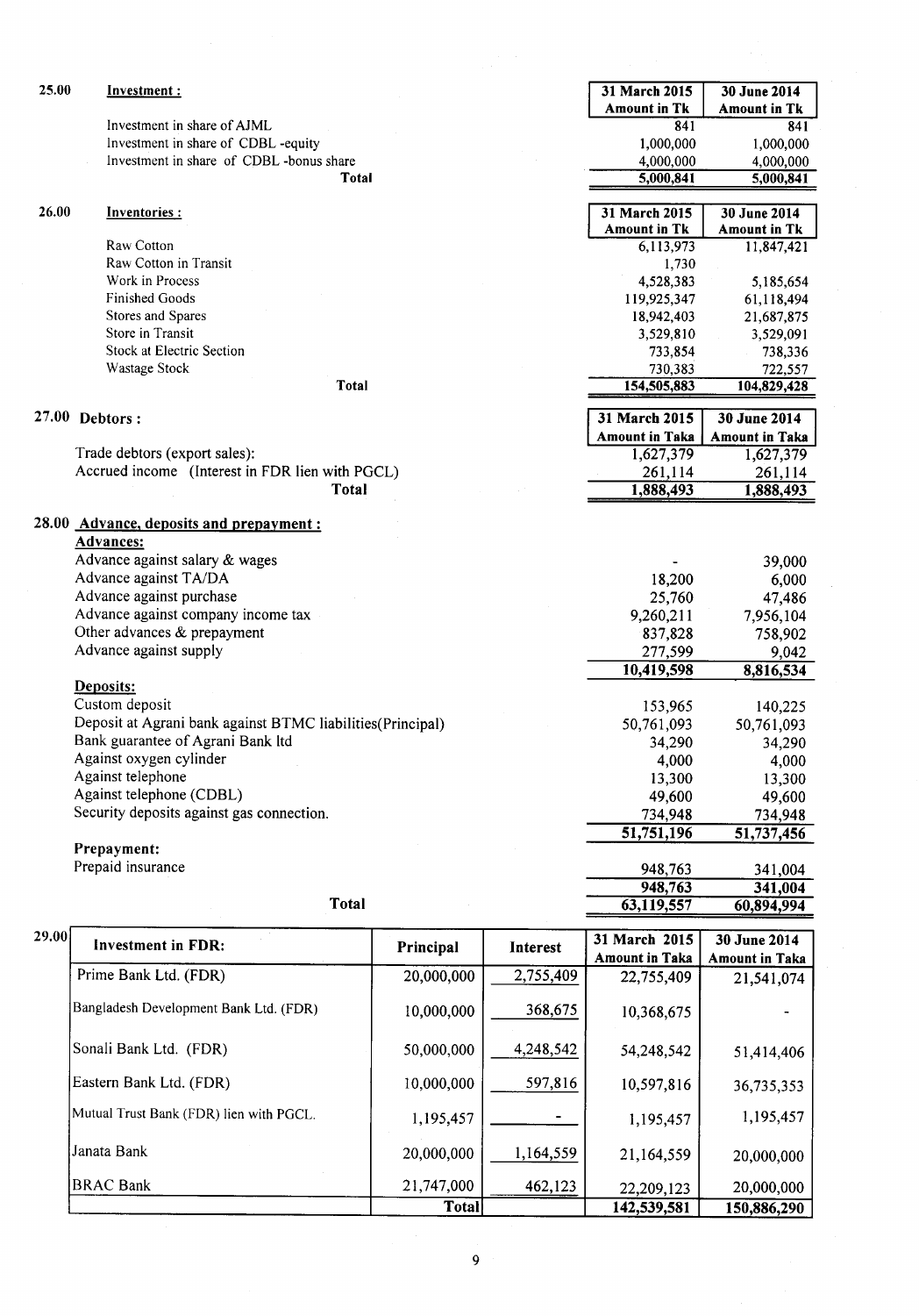| 30.00 | $Cash & cash \text{ equivalents :}$          | 31 March 2015       | 30 June 2014        |
|-------|----------------------------------------------|---------------------|---------------------|
|       |                                              | <b>Amount in Tk</b> | <b>Amount in Tk</b> |
|       | Cash in Hand                                 | 104,455             | 9,218               |
|       | Janata Bank, L/O, Dhaka, STD A/C No-000887   | 2,004,274           | 512,876             |
|       | Sonali Bank, Dhaka. CD A/C No-242 (33000969) | 3,519               | 3,519               |
|       | Agrani Bank ISD A/C NO. CD-1085              | 503                 | 503                 |
|       | Agrani Bank, Dhaka A/C NO. CD-1532           | 7,605               | 7,605               |
|       | Janata Bank, Ishurdi -CD-373                 | 1,511               | 1,511               |
|       | Agrani Bank CD A/C No-1773                   | 5,685               | 5,685               |
|       | Agrani Bank STD A/C No-152                   | 12,241              | 12,241              |
|       | Janata Bank CD A/C 33066246                  | 782                 | 782                 |
|       | Prime Bank, IBB Dilkusha CD A/C 60031045     | 5,020,625           | 5,544,641           |
|       | Prime Bank, Ishurdi, Pabna CD A/C 60008502   | 4,898               |                     |
|       | Eastern Bank Ltd.SDT A/C 20314258            | 1,818               | 329,820             |
|       | Dutch-Bangla Bank Ltd. STD A/C -5122         | 1,170,985           |                     |
|       |                                              | 8,338,901           | 6.428,401           |
|       |                                              |                     |                     |

#### 31.00 Long term loan fund:

The above balance is made of the following

| <b>Particulars</b>                               | <b>Amount in Tk</b> | <b>Amount in Tk</b>     | <b>Amount in Tk</b> | <b>Amount in Tk</b> |
|--------------------------------------------------|---------------------|-------------------------|---------------------|---------------------|
|                                                  | 31 March 2015       | 31 March 2015           | 31 March 2015       | 30 June 2014        |
| Agrani Bank Ltd.<br>Industrial loan-             |                     |                         |                     |                     |
| principal:                                       | 1st BMRE            | 2nd BMRE                | <b>Total</b>        | Total               |
|                                                  |                     |                         |                     |                     |
| Opening balance                                  | 36,340,940          | 50,471,371              | 86,812,311          | 86,812,311          |
| Add: Received from Agrani Bank                   |                     |                         |                     |                     |
| Less: Payment                                    |                     |                         |                     |                     |
| Total:                                           | 36,340,940          | $\overline{50,471,371}$ | 86,812,311          | 86,812,311          |
| <b>Agrani Bank Ltd. industrial loan-interest</b> |                     |                         |                     |                     |
| Opening balance                                  | 39,538,958          | 12,772,364              | 52,311,322          | 52,311,322          |
| Less: Payment                                    |                     |                         |                     |                     |
|                                                  | 39,538,958          | 12,772,364              | 52,311,322          | 52,311,322          |
| Add: Provision for interest                      |                     |                         |                     |                     |
| Total:                                           | 39,538,958          | 12,772,364              | 52,311,322          | 52,311,322          |
| Total long term loan fund Total:<br>(A)          | 75,879,898          | 63,243,735              | 139,123,633         | 139,123,633         |

Agrani Bank Ltd., Ishurdi Branch, Pabna in its bank account statement has shown the following balances<br>as on 30.06.2013. This is same as of previous year ending 30th June 2012. as on 30.06.2013. This is same as of previous year ending 30th June 2012.

|                                             |             | 1st BMRE            | 2nd BMRE            | Total               |
|---------------------------------------------|-------------|---------------------|---------------------|---------------------|
| Agrani Bank Ltd. Industrial loan-principal: |             | 30 June, 2013       | 30 June, 2013       | 30 June, 2013       |
|                                             |             | <b>Amount in Tk</b> | <b>Amount in Tk</b> | <b>Amount in Tk</b> |
| Principal                                   |             | 46,002,622          | 50,821,371          | 96,823,993          |
| Interest                                    |             | 77,553,404          | 23,168,574          | 100,721,978         |
| Total                                       | B)          | 123,556,026         | 73,989,945          | 197,545,971         |
| <b>Excess shown by the bank</b>             | $C = (B-A)$ | 47,676,128          | 10,746,210          | 58,422,338          |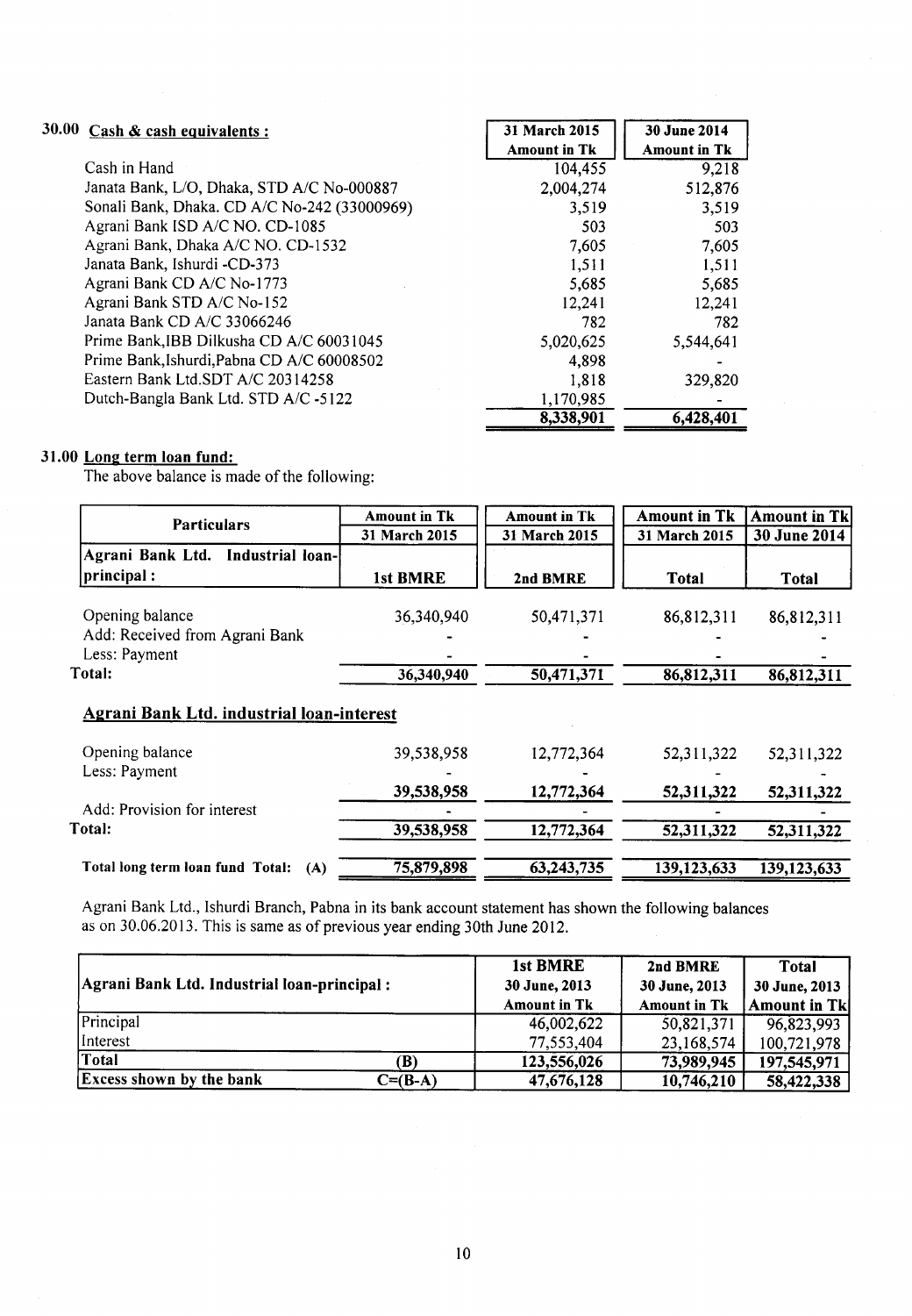| 32.00 Security and other deposites:                         |                     |                     |
|-------------------------------------------------------------|---------------------|---------------------|
| <b>Particulars</b>                                          | 31 March 2015       | 30 June 2014        |
|                                                             | <b>Amount in Tk</b> | <b>Amount in Tk</b> |
| Homes Enterprise                                            | 10,000              | 10,000              |
| <b>Bhai Bhai Traders</b>                                    | 5,000               | 5,000               |
| Banga Yarn Trading                                          | 2,500,000           | 2,500,000           |
| Rubican Insect Control Co.                                  | 4,822               | 4,822               |
| <b>Total</b>                                                | 2,519,822           | 2,519,822           |
| 33.00 Other current liabilities :                           | 31 March 2015       | 30 June 2014        |
|                                                             | <b>Amount in Tk</b> | <b>Amount in Tk</b> |
| Trade creditors                                             | 16,445,918          | 18,459,463          |
| Creditors (staff & officer)                                 | 9,710               | 9,710               |
| Liabilities for VAT                                         | 335,310             | 243,606             |
| Un-paid salary & wages                                      | 48,383              | 48,383              |
| Income tax deduction from parties                           | 149,107             | 23,430              |
| Sramik kallan tahabil                                       | 59,998              | 55,051              |
| Other sundry creditors                                      | 2,555,745           | 2,555,745           |
| Advance received against Legal claim                        | 81,125,002          | 81,125,002          |
| <b>Total</b>                                                | 100,729,173         | 102,520,390         |
| 34.00 Prov. for other liabilities and charges:              | 31 March 2015       | 30 June 2014        |
|                                                             | <b>Amount in Tk</b> | <b>Amount in Tk</b> |
| Salary & wages clearing account                             | 2,407,987           | 2,297,302           |
| Provision for other finance                                 | 2,250,734           | 2,280,716           |
| <b>Total</b>                                                | 4,658,721           | 4,578,018           |
| 35.00 Provision for taxes :                                 |                     |                     |
|                                                             |                     |                     |
| Provision for accounting year 2011-2012                     | 2,190,896           | 2,190,896           |
| Provision for accounting year 2012 -2013                    | 2,712,130           | 2,712,130           |
| Prov. for accounting year 2013 -2014                        | 4,800,176           | 4,800,176           |
| Prov. for accounting year 2014 -2015                        | 4,621,227           |                     |
| Total                                                       | 14,324,429          | 9,703,202           |
| 36.00 Bank overdraft:                                       |                     |                     |
|                                                             |                     |                     |
| Agrani Bank -cash credit (hypothecation) - A/C-60           | 37,032,249          | 37,032,249          |
| Agrani Bank - cash credit (pledge) - A/C-07<br><b>Total</b> | (18, 260, 169)      | (18, 260, 169)      |
|                                                             | 18,772,080          | 18,772,080          |

 $\overline{11}$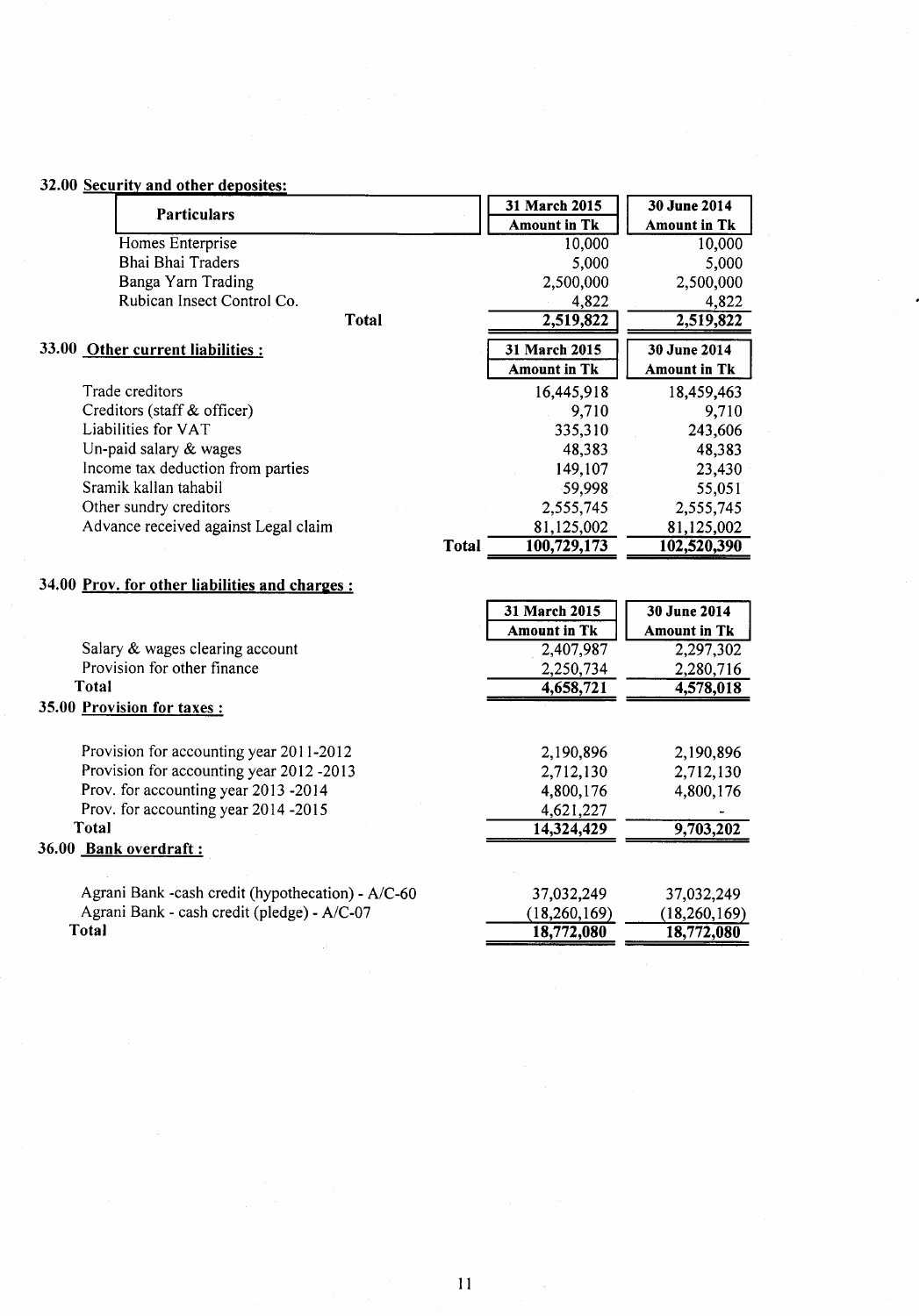#### 37.00 Cost of Sales

| 6,252,297<br>5,185,654<br>Work in process (opening)<br>141, 145, 796<br>145, 142, 993<br>Raw materials consumed<br>4,293,906<br>4,571,388<br>Waste cotton consumption<br>(4,528,383)<br>Work in process (closing)<br>(4, 579, 214)<br>Wastage recoverable<br>141,795,241<br><b>Total consumption</b><br>15,799,376<br>14,706,790<br>37.01<br>Factory wages & allowances<br>10,268,982<br>8,711,321<br>37.02<br>Stores & spares<br>22,207,299<br>25,249,625<br>37.03<br>Other factory overhead<br>3,752,750<br>3,630,480<br>37.04<br>Factory salary & allowance<br>49,378,160<br>54,948,463<br>191,173,401<br>201,662,168<br>Cost of production<br>61,118,494<br>35,387,541<br>Stock of Finished goods (opening)<br>252,291,895<br>237,049,709<br>(119, 925, 347)<br>(45,318,179)<br>Stock of Finished goods (closing)<br>132,366,548<br>191,731,530<br><b>Total cost of Sales</b><br>37.01 Factory wages & allowances:<br>13,931,149<br>15,068,106<br>Wages and allowances<br>775,641<br>731,270<br>Bonus<br>14,706,790<br>15,799,376<br><b>Total</b><br>37.02 Store & spares:<br>3,010,677<br>4,289,006<br>Spare parts<br>4,204,723<br>4,307,274<br>Packing materials<br>193,021<br>Lubricants<br>234,398<br>918,221<br>787,447<br>Electrical materials<br>37,839<br>33,214<br>Building maintenances materials<br>Other maintenances materials<br>157,257<br>217,578<br>Roof maintenances materials<br>87,885<br>76,763<br>425,000<br>Bobbin and shuttle expenses<br>8,711,321<br>10,268,982<br><b>Total</b><br>37.03 Other factory overhead:<br>15,583<br>15,337<br>Carriage inward<br>3,200,152<br>3,409,116<br>Electricity and power<br>3,869,543<br>Gas bill for generator<br>3,866,487<br>Depreciation charges<br>10,600,194<br>12,511,384<br>Depreciation charges of rev.of fixed asset<br>1,441,440<br>1,634,246<br>Rent, rate and taxes<br>24,000<br>76,500<br>1,275,733<br>1,327,403<br>Insurances premium<br>Printing and stationery<br>44,013<br>61,105<br>Postage & telephone<br>14,035<br>9,163<br>Gas generator operating expenses<br>1,326,592<br>1,509,607<br>Canteen subsidy<br>36,000<br>32,000<br>Repairs and maintenance of Boundary Wall<br>71,875<br>Repairs and maintenance of fire fighting equip.<br>3,000<br>Repairs and maintenance of machinery (outside parties)<br>358,774<br>722,402 | <b>PARTICULARS</b> |  | 31 March 2015         | 31 March 2014         |
|----------------------------------------------------------------------------------------------------------------------------------------------------------------------------------------------------------------------------------------------------------------------------------------------------------------------------------------------------------------------------------------------------------------------------------------------------------------------------------------------------------------------------------------------------------------------------------------------------------------------------------------------------------------------------------------------------------------------------------------------------------------------------------------------------------------------------------------------------------------------------------------------------------------------------------------------------------------------------------------------------------------------------------------------------------------------------------------------------------------------------------------------------------------------------------------------------------------------------------------------------------------------------------------------------------------------------------------------------------------------------------------------------------------------------------------------------------------------------------------------------------------------------------------------------------------------------------------------------------------------------------------------------------------------------------------------------------------------------------------------------------------------------------------------------------------------------------------------------------------------------------------------------------------------------------------------------------------------------------------------------------------------------------------------------------------------------------------------------------------------------------------------------------------------------------------------------------------------------------------------------------------------------------------------------------------------|--------------------|--|-----------------------|-----------------------|
|                                                                                                                                                                                                                                                                                                                                                                                                                                                                                                                                                                                                                                                                                                                                                                                                                                                                                                                                                                                                                                                                                                                                                                                                                                                                                                                                                                                                                                                                                                                                                                                                                                                                                                                                                                                                                                                                                                                                                                                                                                                                                                                                                                                                                                                                                                                      |                    |  | <b>Amount in Taka</b> | <b>Amount in Taka</b> |
|                                                                                                                                                                                                                                                                                                                                                                                                                                                                                                                                                                                                                                                                                                                                                                                                                                                                                                                                                                                                                                                                                                                                                                                                                                                                                                                                                                                                                                                                                                                                                                                                                                                                                                                                                                                                                                                                                                                                                                                                                                                                                                                                                                                                                                                                                                                      |                    |  |                       |                       |
|                                                                                                                                                                                                                                                                                                                                                                                                                                                                                                                                                                                                                                                                                                                                                                                                                                                                                                                                                                                                                                                                                                                                                                                                                                                                                                                                                                                                                                                                                                                                                                                                                                                                                                                                                                                                                                                                                                                                                                                                                                                                                                                                                                                                                                                                                                                      |                    |  |                       |                       |
|                                                                                                                                                                                                                                                                                                                                                                                                                                                                                                                                                                                                                                                                                                                                                                                                                                                                                                                                                                                                                                                                                                                                                                                                                                                                                                                                                                                                                                                                                                                                                                                                                                                                                                                                                                                                                                                                                                                                                                                                                                                                                                                                                                                                                                                                                                                      |                    |  |                       |                       |
|                                                                                                                                                                                                                                                                                                                                                                                                                                                                                                                                                                                                                                                                                                                                                                                                                                                                                                                                                                                                                                                                                                                                                                                                                                                                                                                                                                                                                                                                                                                                                                                                                                                                                                                                                                                                                                                                                                                                                                                                                                                                                                                                                                                                                                                                                                                      |                    |  |                       | (4,623,729)           |
|                                                                                                                                                                                                                                                                                                                                                                                                                                                                                                                                                                                                                                                                                                                                                                                                                                                                                                                                                                                                                                                                                                                                                                                                                                                                                                                                                                                                                                                                                                                                                                                                                                                                                                                                                                                                                                                                                                                                                                                                                                                                                                                                                                                                                                                                                                                      |                    |  |                       | (4,351,762)           |
|                                                                                                                                                                                                                                                                                                                                                                                                                                                                                                                                                                                                                                                                                                                                                                                                                                                                                                                                                                                                                                                                                                                                                                                                                                                                                                                                                                                                                                                                                                                                                                                                                                                                                                                                                                                                                                                                                                                                                                                                                                                                                                                                                                                                                                                                                                                      |                    |  |                       | 146,713,705           |
|                                                                                                                                                                                                                                                                                                                                                                                                                                                                                                                                                                                                                                                                                                                                                                                                                                                                                                                                                                                                                                                                                                                                                                                                                                                                                                                                                                                                                                                                                                                                                                                                                                                                                                                                                                                                                                                                                                                                                                                                                                                                                                                                                                                                                                                                                                                      |                    |  |                       |                       |
|                                                                                                                                                                                                                                                                                                                                                                                                                                                                                                                                                                                                                                                                                                                                                                                                                                                                                                                                                                                                                                                                                                                                                                                                                                                                                                                                                                                                                                                                                                                                                                                                                                                                                                                                                                                                                                                                                                                                                                                                                                                                                                                                                                                                                                                                                                                      |                    |  |                       |                       |
|                                                                                                                                                                                                                                                                                                                                                                                                                                                                                                                                                                                                                                                                                                                                                                                                                                                                                                                                                                                                                                                                                                                                                                                                                                                                                                                                                                                                                                                                                                                                                                                                                                                                                                                                                                                                                                                                                                                                                                                                                                                                                                                                                                                                                                                                                                                      |                    |  |                       |                       |
|                                                                                                                                                                                                                                                                                                                                                                                                                                                                                                                                                                                                                                                                                                                                                                                                                                                                                                                                                                                                                                                                                                                                                                                                                                                                                                                                                                                                                                                                                                                                                                                                                                                                                                                                                                                                                                                                                                                                                                                                                                                                                                                                                                                                                                                                                                                      |                    |  |                       |                       |
|                                                                                                                                                                                                                                                                                                                                                                                                                                                                                                                                                                                                                                                                                                                                                                                                                                                                                                                                                                                                                                                                                                                                                                                                                                                                                                                                                                                                                                                                                                                                                                                                                                                                                                                                                                                                                                                                                                                                                                                                                                                                                                                                                                                                                                                                                                                      |                    |  |                       |                       |
|                                                                                                                                                                                                                                                                                                                                                                                                                                                                                                                                                                                                                                                                                                                                                                                                                                                                                                                                                                                                                                                                                                                                                                                                                                                                                                                                                                                                                                                                                                                                                                                                                                                                                                                                                                                                                                                                                                                                                                                                                                                                                                                                                                                                                                                                                                                      |                    |  |                       |                       |
|                                                                                                                                                                                                                                                                                                                                                                                                                                                                                                                                                                                                                                                                                                                                                                                                                                                                                                                                                                                                                                                                                                                                                                                                                                                                                                                                                                                                                                                                                                                                                                                                                                                                                                                                                                                                                                                                                                                                                                                                                                                                                                                                                                                                                                                                                                                      |                    |  |                       |                       |
|                                                                                                                                                                                                                                                                                                                                                                                                                                                                                                                                                                                                                                                                                                                                                                                                                                                                                                                                                                                                                                                                                                                                                                                                                                                                                                                                                                                                                                                                                                                                                                                                                                                                                                                                                                                                                                                                                                                                                                                                                                                                                                                                                                                                                                                                                                                      |                    |  |                       |                       |
|                                                                                                                                                                                                                                                                                                                                                                                                                                                                                                                                                                                                                                                                                                                                                                                                                                                                                                                                                                                                                                                                                                                                                                                                                                                                                                                                                                                                                                                                                                                                                                                                                                                                                                                                                                                                                                                                                                                                                                                                                                                                                                                                                                                                                                                                                                                      |                    |  |                       |                       |
|                                                                                                                                                                                                                                                                                                                                                                                                                                                                                                                                                                                                                                                                                                                                                                                                                                                                                                                                                                                                                                                                                                                                                                                                                                                                                                                                                                                                                                                                                                                                                                                                                                                                                                                                                                                                                                                                                                                                                                                                                                                                                                                                                                                                                                                                                                                      |                    |  |                       |                       |
|                                                                                                                                                                                                                                                                                                                                                                                                                                                                                                                                                                                                                                                                                                                                                                                                                                                                                                                                                                                                                                                                                                                                                                                                                                                                                                                                                                                                                                                                                                                                                                                                                                                                                                                                                                                                                                                                                                                                                                                                                                                                                                                                                                                                                                                                                                                      |                    |  |                       |                       |
|                                                                                                                                                                                                                                                                                                                                                                                                                                                                                                                                                                                                                                                                                                                                                                                                                                                                                                                                                                                                                                                                                                                                                                                                                                                                                                                                                                                                                                                                                                                                                                                                                                                                                                                                                                                                                                                                                                                                                                                                                                                                                                                                                                                                                                                                                                                      |                    |  |                       |                       |
|                                                                                                                                                                                                                                                                                                                                                                                                                                                                                                                                                                                                                                                                                                                                                                                                                                                                                                                                                                                                                                                                                                                                                                                                                                                                                                                                                                                                                                                                                                                                                                                                                                                                                                                                                                                                                                                                                                                                                                                                                                                                                                                                                                                                                                                                                                                      |                    |  |                       |                       |
|                                                                                                                                                                                                                                                                                                                                                                                                                                                                                                                                                                                                                                                                                                                                                                                                                                                                                                                                                                                                                                                                                                                                                                                                                                                                                                                                                                                                                                                                                                                                                                                                                                                                                                                                                                                                                                                                                                                                                                                                                                                                                                                                                                                                                                                                                                                      |                    |  |                       |                       |
|                                                                                                                                                                                                                                                                                                                                                                                                                                                                                                                                                                                                                                                                                                                                                                                                                                                                                                                                                                                                                                                                                                                                                                                                                                                                                                                                                                                                                                                                                                                                                                                                                                                                                                                                                                                                                                                                                                                                                                                                                                                                                                                                                                                                                                                                                                                      |                    |  |                       |                       |
|                                                                                                                                                                                                                                                                                                                                                                                                                                                                                                                                                                                                                                                                                                                                                                                                                                                                                                                                                                                                                                                                                                                                                                                                                                                                                                                                                                                                                                                                                                                                                                                                                                                                                                                                                                                                                                                                                                                                                                                                                                                                                                                                                                                                                                                                                                                      |                    |  |                       |                       |
|                                                                                                                                                                                                                                                                                                                                                                                                                                                                                                                                                                                                                                                                                                                                                                                                                                                                                                                                                                                                                                                                                                                                                                                                                                                                                                                                                                                                                                                                                                                                                                                                                                                                                                                                                                                                                                                                                                                                                                                                                                                                                                                                                                                                                                                                                                                      |                    |  |                       |                       |
|                                                                                                                                                                                                                                                                                                                                                                                                                                                                                                                                                                                                                                                                                                                                                                                                                                                                                                                                                                                                                                                                                                                                                                                                                                                                                                                                                                                                                                                                                                                                                                                                                                                                                                                                                                                                                                                                                                                                                                                                                                                                                                                                                                                                                                                                                                                      |                    |  |                       |                       |
|                                                                                                                                                                                                                                                                                                                                                                                                                                                                                                                                                                                                                                                                                                                                                                                                                                                                                                                                                                                                                                                                                                                                                                                                                                                                                                                                                                                                                                                                                                                                                                                                                                                                                                                                                                                                                                                                                                                                                                                                                                                                                                                                                                                                                                                                                                                      |                    |  |                       |                       |
|                                                                                                                                                                                                                                                                                                                                                                                                                                                                                                                                                                                                                                                                                                                                                                                                                                                                                                                                                                                                                                                                                                                                                                                                                                                                                                                                                                                                                                                                                                                                                                                                                                                                                                                                                                                                                                                                                                                                                                                                                                                                                                                                                                                                                                                                                                                      |                    |  |                       |                       |
|                                                                                                                                                                                                                                                                                                                                                                                                                                                                                                                                                                                                                                                                                                                                                                                                                                                                                                                                                                                                                                                                                                                                                                                                                                                                                                                                                                                                                                                                                                                                                                                                                                                                                                                                                                                                                                                                                                                                                                                                                                                                                                                                                                                                                                                                                                                      |                    |  |                       |                       |
|                                                                                                                                                                                                                                                                                                                                                                                                                                                                                                                                                                                                                                                                                                                                                                                                                                                                                                                                                                                                                                                                                                                                                                                                                                                                                                                                                                                                                                                                                                                                                                                                                                                                                                                                                                                                                                                                                                                                                                                                                                                                                                                                                                                                                                                                                                                      |                    |  |                       |                       |
|                                                                                                                                                                                                                                                                                                                                                                                                                                                                                                                                                                                                                                                                                                                                                                                                                                                                                                                                                                                                                                                                                                                                                                                                                                                                                                                                                                                                                                                                                                                                                                                                                                                                                                                                                                                                                                                                                                                                                                                                                                                                                                                                                                                                                                                                                                                      |                    |  |                       |                       |
|                                                                                                                                                                                                                                                                                                                                                                                                                                                                                                                                                                                                                                                                                                                                                                                                                                                                                                                                                                                                                                                                                                                                                                                                                                                                                                                                                                                                                                                                                                                                                                                                                                                                                                                                                                                                                                                                                                                                                                                                                                                                                                                                                                                                                                                                                                                      |                    |  |                       |                       |
|                                                                                                                                                                                                                                                                                                                                                                                                                                                                                                                                                                                                                                                                                                                                                                                                                                                                                                                                                                                                                                                                                                                                                                                                                                                                                                                                                                                                                                                                                                                                                                                                                                                                                                                                                                                                                                                                                                                                                                                                                                                                                                                                                                                                                                                                                                                      |                    |  |                       |                       |
|                                                                                                                                                                                                                                                                                                                                                                                                                                                                                                                                                                                                                                                                                                                                                                                                                                                                                                                                                                                                                                                                                                                                                                                                                                                                                                                                                                                                                                                                                                                                                                                                                                                                                                                                                                                                                                                                                                                                                                                                                                                                                                                                                                                                                                                                                                                      |                    |  |                       |                       |
|                                                                                                                                                                                                                                                                                                                                                                                                                                                                                                                                                                                                                                                                                                                                                                                                                                                                                                                                                                                                                                                                                                                                                                                                                                                                                                                                                                                                                                                                                                                                                                                                                                                                                                                                                                                                                                                                                                                                                                                                                                                                                                                                                                                                                                                                                                                      |                    |  |                       |                       |
|                                                                                                                                                                                                                                                                                                                                                                                                                                                                                                                                                                                                                                                                                                                                                                                                                                                                                                                                                                                                                                                                                                                                                                                                                                                                                                                                                                                                                                                                                                                                                                                                                                                                                                                                                                                                                                                                                                                                                                                                                                                                                                                                                                                                                                                                                                                      |                    |  |                       |                       |
|                                                                                                                                                                                                                                                                                                                                                                                                                                                                                                                                                                                                                                                                                                                                                                                                                                                                                                                                                                                                                                                                                                                                                                                                                                                                                                                                                                                                                                                                                                                                                                                                                                                                                                                                                                                                                                                                                                                                                                                                                                                                                                                                                                                                                                                                                                                      |                    |  |                       |                       |
|                                                                                                                                                                                                                                                                                                                                                                                                                                                                                                                                                                                                                                                                                                                                                                                                                                                                                                                                                                                                                                                                                                                                                                                                                                                                                                                                                                                                                                                                                                                                                                                                                                                                                                                                                                                                                                                                                                                                                                                                                                                                                                                                                                                                                                                                                                                      |                    |  |                       |                       |
|                                                                                                                                                                                                                                                                                                                                                                                                                                                                                                                                                                                                                                                                                                                                                                                                                                                                                                                                                                                                                                                                                                                                                                                                                                                                                                                                                                                                                                                                                                                                                                                                                                                                                                                                                                                                                                                                                                                                                                                                                                                                                                                                                                                                                                                                                                                      |                    |  |                       |                       |
|                                                                                                                                                                                                                                                                                                                                                                                                                                                                                                                                                                                                                                                                                                                                                                                                                                                                                                                                                                                                                                                                                                                                                                                                                                                                                                                                                                                                                                                                                                                                                                                                                                                                                                                                                                                                                                                                                                                                                                                                                                                                                                                                                                                                                                                                                                                      |                    |  |                       |                       |
|                                                                                                                                                                                                                                                                                                                                                                                                                                                                                                                                                                                                                                                                                                                                                                                                                                                                                                                                                                                                                                                                                                                                                                                                                                                                                                                                                                                                                                                                                                                                                                                                                                                                                                                                                                                                                                                                                                                                                                                                                                                                                                                                                                                                                                                                                                                      |                    |  |                       |                       |
|                                                                                                                                                                                                                                                                                                                                                                                                                                                                                                                                                                                                                                                                                                                                                                                                                                                                                                                                                                                                                                                                                                                                                                                                                                                                                                                                                                                                                                                                                                                                                                                                                                                                                                                                                                                                                                                                                                                                                                                                                                                                                                                                                                                                                                                                                                                      |                    |  |                       |                       |
|                                                                                                                                                                                                                                                                                                                                                                                                                                                                                                                                                                                                                                                                                                                                                                                                                                                                                                                                                                                                                                                                                                                                                                                                                                                                                                                                                                                                                                                                                                                                                                                                                                                                                                                                                                                                                                                                                                                                                                                                                                                                                                                                                                                                                                                                                                                      |                    |  |                       |                       |
|                                                                                                                                                                                                                                                                                                                                                                                                                                                                                                                                                                                                                                                                                                                                                                                                                                                                                                                                                                                                                                                                                                                                                                                                                                                                                                                                                                                                                                                                                                                                                                                                                                                                                                                                                                                                                                                                                                                                                                                                                                                                                                                                                                                                                                                                                                                      |                    |  |                       |                       |
|                                                                                                                                                                                                                                                                                                                                                                                                                                                                                                                                                                                                                                                                                                                                                                                                                                                                                                                                                                                                                                                                                                                                                                                                                                                                                                                                                                                                                                                                                                                                                                                                                                                                                                                                                                                                                                                                                                                                                                                                                                                                                                                                                                                                                                                                                                                      |                    |  |                       |                       |
|                                                                                                                                                                                                                                                                                                                                                                                                                                                                                                                                                                                                                                                                                                                                                                                                                                                                                                                                                                                                                                                                                                                                                                                                                                                                                                                                                                                                                                                                                                                                                                                                                                                                                                                                                                                                                                                                                                                                                                                                                                                                                                                                                                                                                                                                                                                      |                    |  |                       |                       |
|                                                                                                                                                                                                                                                                                                                                                                                                                                                                                                                                                                                                                                                                                                                                                                                                                                                                                                                                                                                                                                                                                                                                                                                                                                                                                                                                                                                                                                                                                                                                                                                                                                                                                                                                                                                                                                                                                                                                                                                                                                                                                                                                                                                                                                                                                                                      |                    |  |                       |                       |
|                                                                                                                                                                                                                                                                                                                                                                                                                                                                                                                                                                                                                                                                                                                                                                                                                                                                                                                                                                                                                                                                                                                                                                                                                                                                                                                                                                                                                                                                                                                                                                                                                                                                                                                                                                                                                                                                                                                                                                                                                                                                                                                                                                                                                                                                                                                      |                    |  |                       |                       |
|                                                                                                                                                                                                                                                                                                                                                                                                                                                                                                                                                                                                                                                                                                                                                                                                                                                                                                                                                                                                                                                                                                                                                                                                                                                                                                                                                                                                                                                                                                                                                                                                                                                                                                                                                                                                                                                                                                                                                                                                                                                                                                                                                                                                                                                                                                                      |                    |  |                       |                       |
|                                                                                                                                                                                                                                                                                                                                                                                                                                                                                                                                                                                                                                                                                                                                                                                                                                                                                                                                                                                                                                                                                                                                                                                                                                                                                                                                                                                                                                                                                                                                                                                                                                                                                                                                                                                                                                                                                                                                                                                                                                                                                                                                                                                                                                                                                                                      |                    |  |                       |                       |
| Repairs and maintenance of electric equipment                                                                                                                                                                                                                                                                                                                                                                                                                                                                                                                                                                                                                                                                                                                                                                                                                                                                                                                                                                                                                                                                                                                                                                                                                                                                                                                                                                                                                                                                                                                                                                                                                                                                                                                                                                                                                                                                                                                                                                                                                                                                                                                                                                                                                                                                        |                    |  | 400                   |                       |
| Raw cotton testing fee<br>840                                                                                                                                                                                                                                                                                                                                                                                                                                                                                                                                                                                                                                                                                                                                                                                                                                                                                                                                                                                                                                                                                                                                                                                                                                                                                                                                                                                                                                                                                                                                                                                                                                                                                                                                                                                                                                                                                                                                                                                                                                                                                                                                                                                                                                                                                        |                    |  |                       |                       |
| <b>Total</b><br>22,207,299                                                                                                                                                                                                                                                                                                                                                                                                                                                                                                                                                                                                                                                                                                                                                                                                                                                                                                                                                                                                                                                                                                                                                                                                                                                                                                                                                                                                                                                                                                                                                                                                                                                                                                                                                                                                                                                                                                                                                                                                                                                                                                                                                                                                                                                                                           |                    |  |                       | 25,249,625            |

 $\ddot{\phantom{a}}$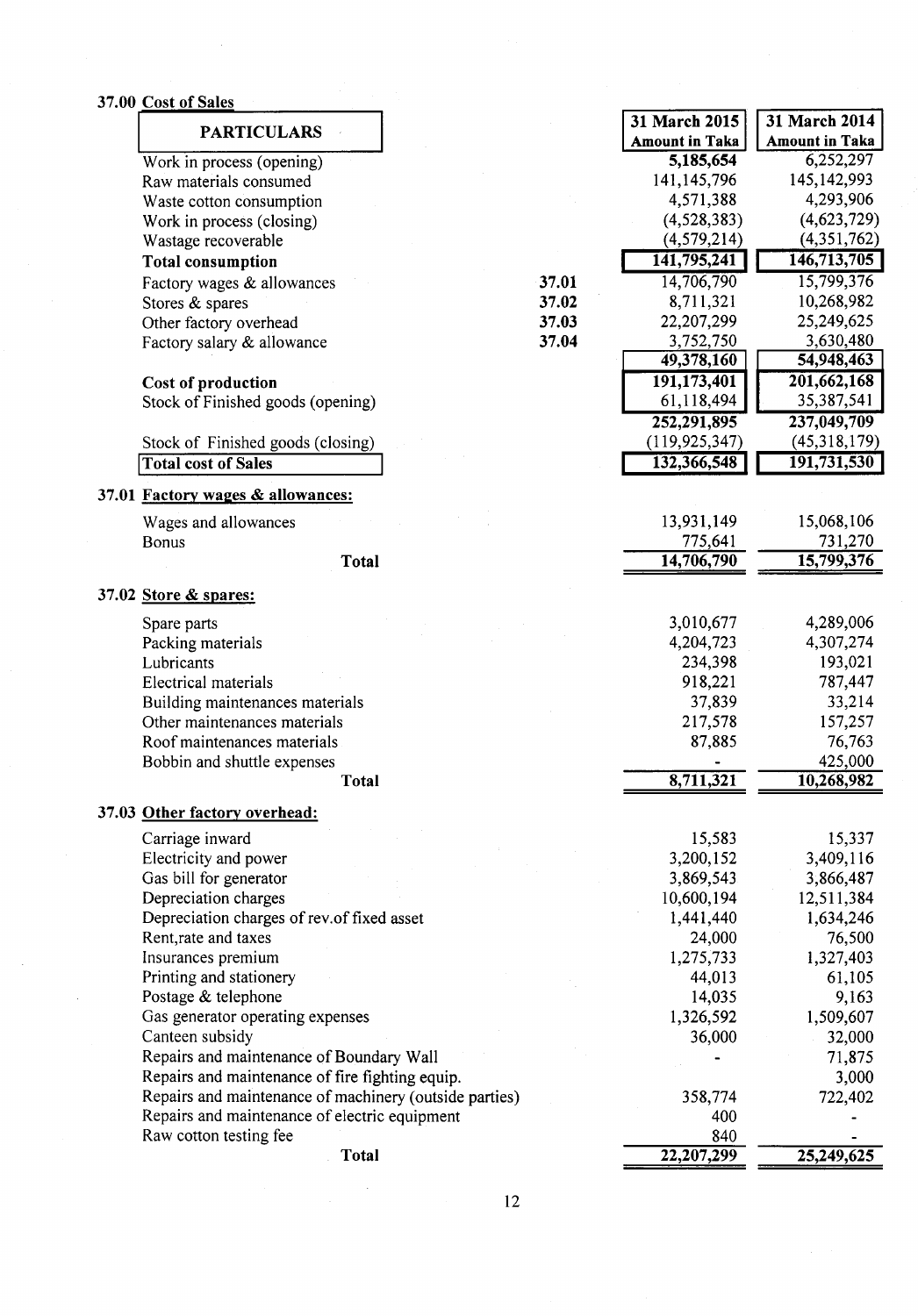### 37.04 Factory salary & allowances:

| <b>PARTICULARS</b>                      |  | 31 March 2015         | 31 March 2014         |
|-----------------------------------------|--|-----------------------|-----------------------|
|                                         |  | <b>Amount in Taka</b> | <b>Amount in Taka</b> |
| Salary and allowances                   |  | 3,513,350             | 3,566,745             |
| Bonus                                   |  | 239,400               | 63,735                |
| <b>Total</b>                            |  | 3,752,750             | 3,630,480             |
| 38.00 Administrative expensess:         |  |                       |                       |
| Salary and allowances                   |  | 4,652,848             | 4,349,136             |
| <b>Bonus</b>                            |  | 309,294               | 494,361               |
| Leave pay                               |  | 39,877                | 82,099                |
| Directors remuneration                  |  | 900,000               | 900,000               |
| Chairman's honorarium                   |  | 405,000               | 405,000               |
| Board Meeting Fee                       |  | 450,000               | 600,000               |
| Audit Committee Meeting Fee             |  | 170,000               | 370,000               |
| Purchase Committee Meeting Fee          |  | 440,000               | 430,000               |
| Repairs of vehicles                     |  | 75,256                | 211,745               |
| Printing and stationery                 |  | 290,163               | 189,434               |
| Uniform                                 |  | 6,000                 | 8,000                 |
| Medical expenses                        |  | 51,730                | 10,301                |
| Rent, rates and taxes                   |  | 495,023               | 365,625               |
| Travelling and conveyances              |  | 62,544                | 78,581                |
| Petrol for car                          |  | 566,946               | 550,630               |
| Electricity & power                     |  | 42,705                | 49,714                |
| Depreciation                            |  | 331,658               | 353,634               |
| Telephone, Postage and Courier          |  | 236,430               | 145,699               |
| Entertainment expenses                  |  | 192,005               | 124,628               |
| Licence renewal fee                     |  | 141,818               | 116,958               |
| Legal fee and charges                   |  | 553,000               | 1,400,500             |
| Inventory audit fee                     |  | 38,750                | 26,250                |
| Accounts audit fee                      |  | 25,000                | 36,832                |
| Annual subscription                     |  | 140,370               | 131,965               |
| Newspaper and magazine                  |  | 2,250                 | 2,350                 |
| Bank charges                            |  | 109,057               | 66,857                |
| Miscellaneous expenses                  |  | 5,504                 | 7,160                 |
| Advertisement expenses                  |  | 245,183               | 443,450               |
| Annual fee for CDBL                     |  | 66,216                | 42,495                |
| Water and gas supplies expenses         |  | 72,900                | 71,550                |
| Sanitation expenses                     |  | 1,075                 | 650                   |
| Annual general meeting expenses         |  | 76,399                | 31,150                |
| Repairs and maint. for outside parties  |  | 6,020                 | 112,345               |
| Annual religious festival expenses      |  | 52,275                | 55,860                |
| Car parking expenses                    |  | 22,500                | 35,450                |
| Legal expenses                          |  | 361,390               | 91,587                |
| VAT expenses                            |  | 612,617               | 737,083               |
| Dish line connection exp.               |  | 9,900                 | 9,100                 |
| Garage rent                             |  | 18,000                | 13,500                |
| Service charge of head office           |  | 170,100               | 166,950               |
| Other servicing (office equipment)      |  | 30,355                | 94,755                |
| Celebrating expenses of independent day |  | 20,000                | 20,000                |
| Website installation expenses           |  | 16,000                | 5,500                 |
| <b>Total</b>                            |  | 12,514,158            | 13,438,884            |
| 39.00 Selling & distribution expenses:  |  |                       |                       |
| Salary & allowances                     |  | 315,787               | 209,286               |
| <b>Bonus</b>                            |  | 24,672                | 21,504                |
| Delivery & distribution expenses        |  | 322,669               | 336,675               |
| Sales promotion expenses                |  | 35,295                | 11,975                |
| <b>Total</b>                            |  | 698,423               | 579,440               |